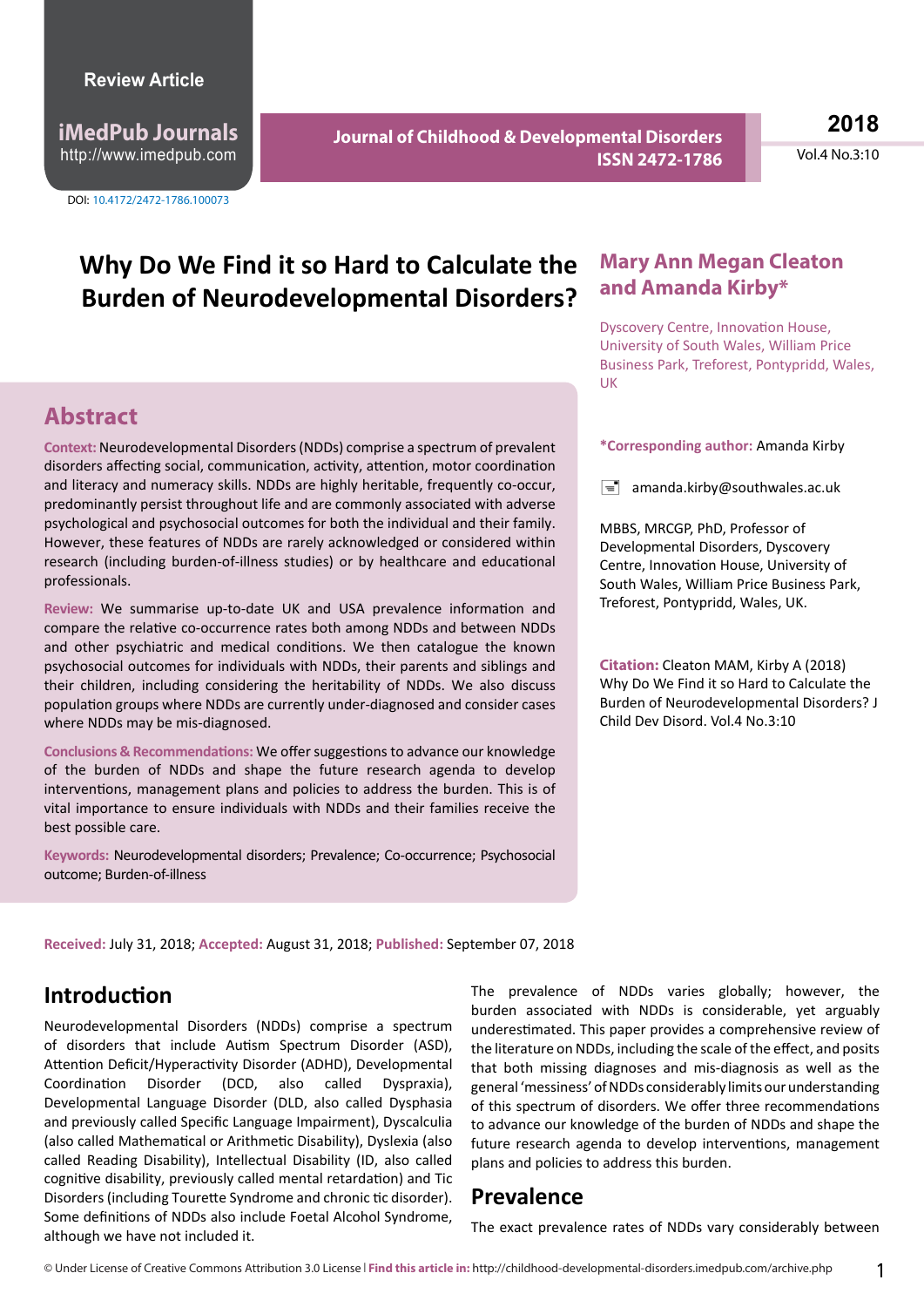countries and are generally higher in the United States of America (USA) than in the United Kingdom (UK) **(Table 1)**. Although it was historically considered that children 'grew out of' most NDDs excepting ASD and ID, there is now good evidence that the impact of NDDs is lifelong for many individuals. In ASD, it has controversially been claimed that 'optimal outcome' (i.e. no or sub-clinical ASD symptoms) may occur in 3-20% of individuals, dependent on symptom severity, age of diagnosis and age of treatment [1]. In any case, most if not all individuals will have persisting challenges to a greater or lesser degree throughout life. The majority of studies indicate ADHD also predominantly persists into late adolescence and adulthood, with persistence occurring in between 50% and 80% of cases [2-7]. However, a few studies indicate much lower persistence of childhood ADHD and an independent cohort of young adult-onset ADHD [8,9]. Approximately 70% of children with DCD continue to exhibit significant motor difficulties through adolescence and

into adulthood [10] and around 73% of 5-year-old children with language impairments continue to have these impairments when aged 18-20 years [11]. Dyslexia and Dyscalculia show similarly high rates of persistence. Jacobson found that among Dyslexic children aged 8-9 years, 83% failed to achieve reading standards expected for their age and experience at age 15-16 years despite the majority of these pupils receiving remedial instruction [12]. Additionally, 85% of these children had persisting phonological deficits and 60 % had persisting decoding deficits at age 18-19 years [13]. Mussolin et al. found that adults aged 18-50 years who had been diagnosed with Dyscalculia as children were slower and more error-prone when completing a mathematics battery [14]. The persistence of Tic Disorders depends on the diagnosis: Provisional Tic Disorder (formerly Transient Tic Disorder) represents the bulk of childhood cases and is classified as a tic disorder that resolves within a year [15]; however, Chronic Tic Disorder (by definition) and Tourette Syndrome are more

|                      |                                                                              | <b>UK</b>          | <b>USA</b>                                                       |                        |  |
|----------------------|------------------------------------------------------------------------------|--------------------|------------------------------------------------------------------|------------------------|--|
| <b>NDD</b>           | Est. childhood<br>prevalence (%)                                             | <b>References</b>  | <b>Est. childhood</b><br>prevalence (%)                          | <b>References</b>      |  |
| ASD <sup>a</sup>     | $0.6 - 3.5$                                                                  | $[203 - 208]$      | $0.5 - 2.5$                                                      | $[209-216]$            |  |
| <b>ADHD</b>          | $0.5 - 2.2$                                                                  | $[207, 217 - 220]$ | $2.0 - 16.1$                                                     | $[56, 175, 221 - 246]$ |  |
| <b>DCD</b>           | 1.8                                                                          | [247]              | < 10.1 <sup>b</sup>                                              | [248]                  |  |
| <b>DLD</b>           | possibly<br>$>0.5$ , <2.2 <sup>c</sup>                                       | [249, 250]         | 7.4                                                              | [251]                  |  |
| Dyscalculia          | 3.6                                                                          | $[252]$            | $<$ 5.7-6.4 <sup>d</sup>                                         | [253, 254]             |  |
| <b>Dyslexia</b>      | $2.3 - 6.2$                                                                  | [252, 255, 256]    | $8.3 - 12.0$                                                     | [254, 257, 258]        |  |
| ID <sup>e</sup>      | $0.3 - 0.5$ (severe)<br>$2.2 - 2.5$ (mild)<br>2.7-10.6 (MLD)<br>$0.03$ (SLD) | $[255, 259 - 261]$ | $1.14 - 3.6$ (all)<br>$0.3 - 0.4$ (severe)<br>$3.7 - 7.9$ (mild) | $[259, 262 - 267]$     |  |
| <b>Tic Disorders</b> | $6.0$ (all)<br>$0.7 - 3.0$ (TS)<br>$1.1$ (CTD)                               | $[268-270]$        | $2.7 - 18.5$ (all)<br>$0.3 - 3.8$ (TS)                           | $[239, 271 - 277]$     |  |

**Abbreviations:** ADHD, attention-deficit/hyperactivity disorder; ASD, autism spectrum disorder; CTD, chronic tic disorder; DCD, developmental coordination disorder; DLD, developmental language disorder; ID, intellectual disability; MLD, moderate learning difficulty; SLD, severe learning difficulty; TS, Tourette's Syndrome; UK, United Kingdom; USA, United States of America.

- a. As the prevalence of ASD has increased markedly in the last thirty years, only studies whose data was collected within the last 15 years are included in this estimate.
- b. No estimate of the prevalence of DCD using DSM diagnostic criteria has been made for the USA. However, 10.1 % of American children scored <5th centile on the Movement Assessment Battery for Children, a test often used to determine Criterion A of a DSM-IV or -V diagnosis of DCD [248]. In contrast, an estimated 4.2-4.5 of UK children score this [27,247].
- c. The prevalence of DLD among UK 3-year-olds is estimated to be 0.5-0.7% but excluded children of normal intelligence [250]. Lindsay and Strand found that 2.2% of all students aged 5-16 in English schools had Speech, Language or Communication Needs at School Action Plus or above, indicating special educational needs requiring external services [249]. This figure includes children with speech, language and/ or communication difficulties other than DLD but excludes children who only require within-school support, children whose parents refuse to have them assessed for special educational needs, children who are electively home-educated, etc. Thus, it is hard to tell if this is an over- or underestimate.
- No estimate of the prevalence of Dyscalculia has been made for the USA. However, Badian (1983) found 6.4% of American children in Grades 1-8 scored <20<sup>th</sup> centile on the Stanford Achievement Test (SAT) Mathematics Computation Subtest and later [254] found the prevalence of this score was 5.7%. No control was made for IQ, so this figure includes children with general learning disorders as well as those with a specific mathematics learning disorder (i.e. Dyscalculia). Thus, it is an overestimate.
- Prevalence rate estimates of ID depend greatly on diagnostic criteria. In this table, we list the prevalence of severe (IQ < 50), mild (IQ 50-70) and all ID (IQ ≤ 70). Prevalence rates for all ID are frequently estimated to be lower than would be expected by combining prevalence estimates for severe ID and mild ID as mild ID is frequently under-counted in overall estimates. Within the UK, there are few ID prevalence rate estimates using IQ cut-offs. However, there are prevalence rates for moderate and severe learning difficulties (MLD and SLD) somewhat vague descriptions used to assess special educational need.

#### **Table 1** Estimated childhood prevalence of NDDs**.**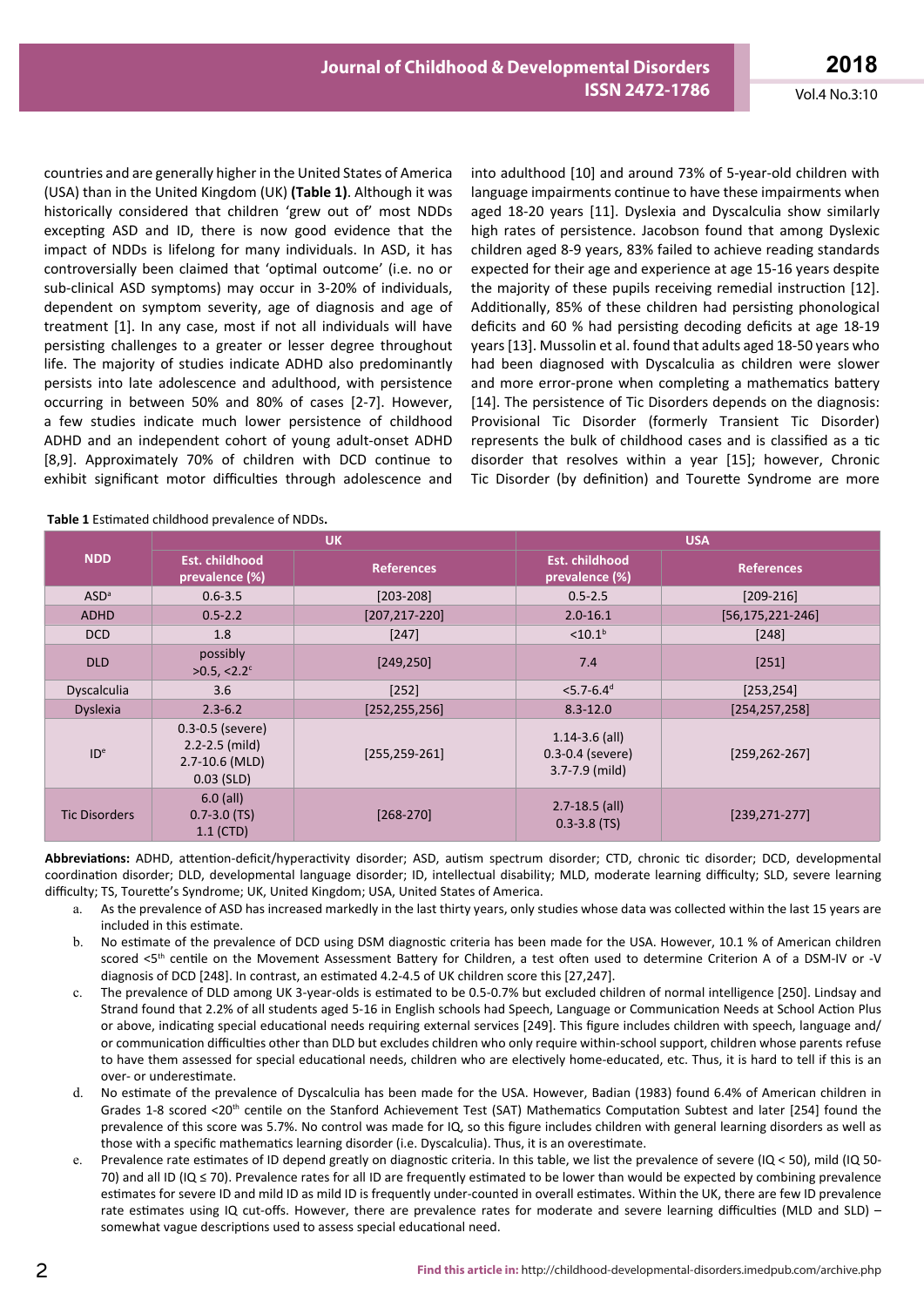persistent. For example, in between 50% and 90% of individuals with Tourette Syndrome at least some tic symptoms persist into adulthood [16-18].

#### **Co-occurrence**

The impact of NDDs on the individual is not only lifelong but also dependent on the degree of co-occurrence. Relatively few individuals exhibit a single 'pure' disorder and many exhibits more than two co-occurring disorders (**Table 2**). Even among those with a 'pure' NDD, subclinical co-occurrence is common, for example autism symptoms in children with ADHD [19] or with DLD [20,21]. Indeed, it has been argued that the term 'comorbidity' is of questionable value in the context of NDDs [22]. This is certainly the case for Tourette Syndrome, where 88 % of individuals have at least one co-occurring condition [23], and ASD, where 70% of individuals have at least one co-occurring NDD or psychiatric disorder [24]. The specific pattern and degree of co-occurrence among NDDs has clinical relevance: for example, co-occurrence has a relationship with severity of symptoms and

is, unsurprisingly, associated with poorer outcomes as there are complex cumulative and interactional impacts between NDDs [19,25-27].

In Sweden, the reality of overlapping symptoms and multiple disorders has been recognised by the terms MBD (Minimal Brain Dysfunction, covering a spectrum of deficits, including attention, learning and/or motor deficits, despite normal intelligence) [28], DAMP (Deficits in Attention, Motor Control and Perception, broadly correlating to ADHD plus DCD) [29] and, more recently, ESSENCE (Early Symptomatic Syndromes Eliciting Neurodevelopmental Clinical Examinations, describing symptoms observed in very early childhood that may resolve into ≥ 1 NDDs) [30]. Recognition of the NDD profile has led to clinical pathways and research teams working in a multi-disciplinary manner. Examples of this include a multi-professional, multi-agency referral pathway model in Swansea, UK [31] and the Province of Ontario Neurodevelopmental Disorders (POND) Network in Canada, which has brought together a multi-disciplinary team to research NDDs as a whole [32]. In the United States, similar

#### **Table 2** Estimated co-occurrence of NDDs**.**

|                      |                      | Proportion with secondary diagnosis of (%) |                         |                         |                         |                        |                         |                         |                        |
|----------------------|----------------------|--------------------------------------------|-------------------------|-------------------------|-------------------------|------------------------|-------------------------|-------------------------|------------------------|
|                      |                      | <b>ASD</b>                                 | <b>ADHD</b>             | <b>DCD</b>              | <b>DLD</b>              | <b>Dyscalculia</b>     | <b>Dyslexia</b>         | ID <sup>a</sup>         | <b>Tic Disorders</b>   |
| diagnosis<br>Primary | <b>ASD</b>           |                                            | $3 - 78$ <sup>b</sup>   | $25 - 85$ °             | 21 <sup>d</sup>         | <b>NE</b>              | 14 <sup>e</sup>         | $15 - 51$ <sup>f</sup>  | $8-60$ <sup>g</sup>    |
|                      | <b>ADHD</b>          | 6 <sup>h</sup>                             |                         | $18 - 53$               | 24 <sup>j</sup>         | $7 - 18k$              | $18 - 45$               | $11 - 24^{m}$           | $9 - 33^n$             |
|                      | <b>DCD</b>           | $6^\circ$                                  | $19 - 53^{p}$           |                         | $\geq 45$ <sup>q</sup>  | $31 - 51$ <sup>r</sup> | $24 - 56^s$             | NA <sup>t</sup>         | $\leq 34^{\mathrm{u}}$ |
|                      | <b>DLD</b>           | $4-8$                                      | $18 - 61$ <sup>w</sup>  | $30 - 71$ <sup>x</sup>  |                         | 62 <sup>y</sup>        | $48 - 87$ <sup>2</sup>  | $\leq$ 27 <sup>aa</sup> | <b>NE</b>              |
|                      | <b>Dyscalculia</b>   | <b>NE</b>                                  | 39 <sub>ab</sub>        | $25 - 44$ <sup>ac</sup> | <b>NE</b>               |                        | $26 - 48$ <sup>ad</sup> | $N E^{ae}$              | <b>NE</b>              |
|                      | <b>Dyslexia</b>      | <b>NE</b>                                  | $18-50$ <sup>af</sup>   | $16 - 53$ <sup>ag</sup> | <b>NE</b>               | 39-48 <sup>ah</sup>    |                         | NE <sup>ae</sup>        | 8 <sup>ai</sup>        |
|                      | ID <sup>a</sup>      | $10-28a$                                   | $18 - 55$ <sup>ak</sup> | NA <sup>t</sup>         | $54 - 79$ <sup>al</sup> | 5 <sup>am</sup>        | $14 - 17$ <sup>an</sup> |                         | <b>NE</b>              |
|                      | <b>Tic Disorders</b> | $3 - 22^{20}$                              | $26 - 82^{ap}$          | $13 - 24$ <sup>aq</sup> | 18 <sup>ar</sup>        | $22 - 23^{as}$         | $22 - 36$ <sup>at</sup> | 3 <sup>au</sup>         |                        |

NA, not applicable; NE, no estimates available.

- a. Note that most of the available co-occurrence data regarding ID and other NDDs is from individuals with mild ID (IQ 50-70).
- b. [24,180,278-287].
- c. [288-292].
- d. [293].
- e. [35].
- f. [210-212,214,267,294-297].
- g. [35,298,299].
- h. [300].
- i. [22,181,289,290,301-306].
- j. [307].
- k. [308-310].
- l. [22,302,308,309,311-313].
- m. [302,314-316].
- n. [302,306,313].
- o. [317].
- p. [301,318].
- q. [319].
- r. [320,321].
- s. [27,320].
- t. Children with an IQ<70 are specifically excluded from being given a diagnosis of DCD [15,151].
- u. [26].
- v. [20,322].
- w. [280,323-325].
- x. [185,290,323,326-332].
- y. [322].
- z. [322,333-335].
- aa. [324]. ab. [336].
- ac. [290,337].
- ad. [336,338-340].
- ae. There are no co-occurrence rate estimates for individuals with a primary diagnosis of Dyslexia or Dyscalculia and a secondary diagnosis of ID, likely because when these conditions co-occur the ID is usually diagnosed first and considered the primary diagnosis.
- af. [22,311-313].
- ag. [22,290,341].
- ah. [338-340].
- ai. [313].
- aj. [267,342,343].
- ak. [342-344].
- al. [342,344].
- am.[342].
- an. [342,343].
- 
- ao. [23,345-350].
- ap. [23,307,313,345,348-354].
- aq. [350,353].
- ar. [307].
- as. [23,349,355]. at. [23,313,349,350,352,355].
- au. [23,349].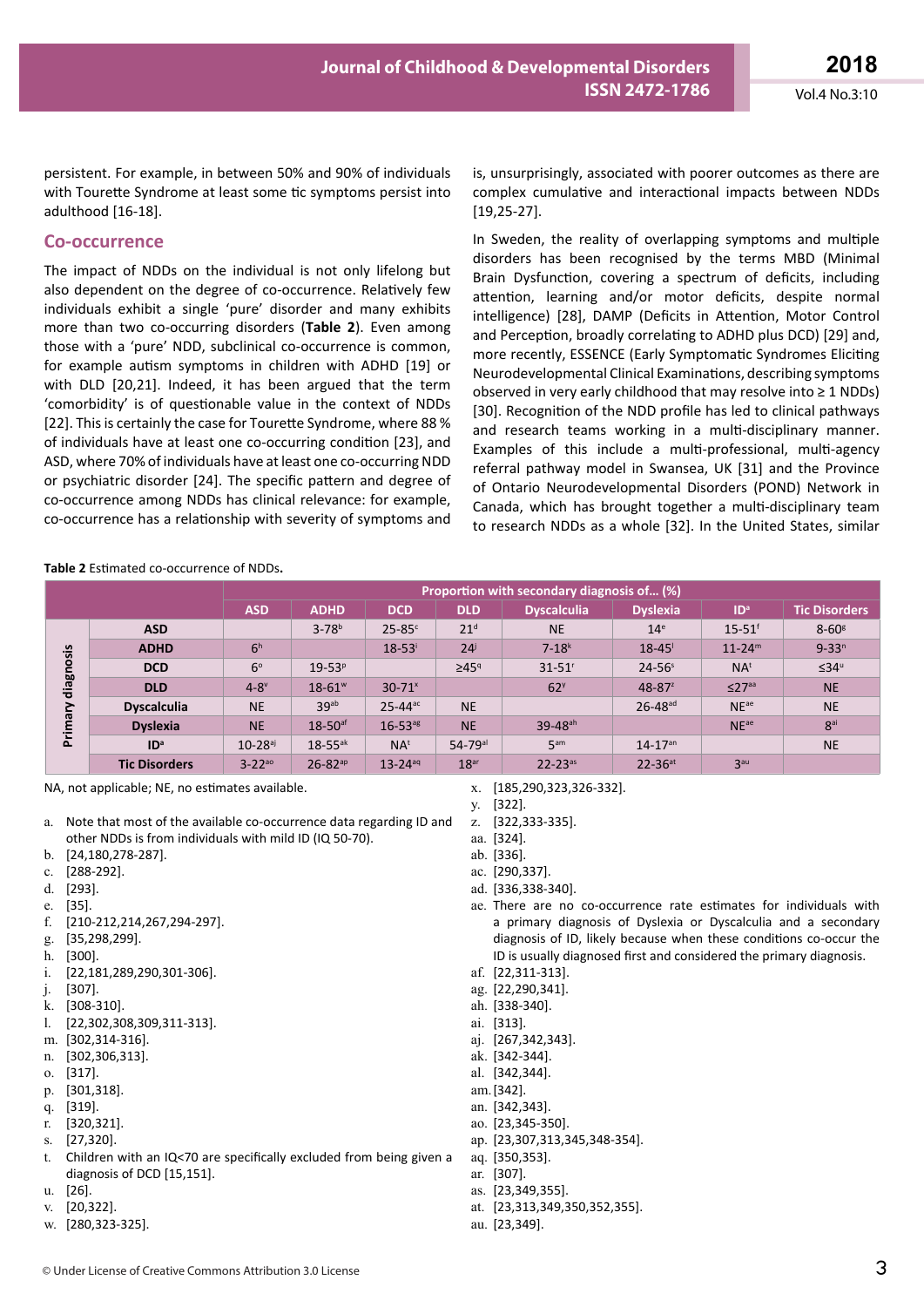arguments about co-occurrence have been made regarding psychiatric disorders, resulting in the Research Domain Criteria (RDoC) project [33]. Although this project is creating a research classification system and not considering diagnostic criteria or pathways, it marks a paradigm shift by considering psychiatric disorders in terms of affected neurobiological and behavioural systems rather than traditional categories or diagnostic criteria.

# **Accumulation of Adversity**

There is increasing evidence that many individuals with NDDs accumulate problems over time in a cascading and cumulative manner. Cairney et al. proposed the 'Environmental Stress Hypothesis' to explain the developmental cascade from childhood DCD to childhood internalising problems to adult clinical depression and anxiety [34]. Other NDDs also show very high rates of co-occurring and/or secondary health problems, particularly psychiatric conditions **(Table 3)**. For example, Hofvander et al. found that 80% of adults with Asperger's disorder and 100% of adults with autism or PDD-NOS had at least one cooccurring DSM-IV Axis I diagnosis [35]. Kirby et al. found that 20% of employed and 33% of unemployed adults with DCD had clinical depression and 79% of employed and 73% of unemployed adults with DCD had borderline or abnormal levels of anxiety [36]. The long-term impact is not always psychological. DCD, for example, has been shown to have an impact on physical health: children who scored  $\leq 5$ <sup>th</sup> percentile on the Bruininks-Oseretsky

Test of Motor Proficiency, and thus had possible DCD, were at greater risk of being overweight or obese [37] and had lower cardiorespiratory fitness [38] than their typically developing peers.

As well as being associated with an accumulation of medical problems over time, NDDs have also been shown to be associated with adverse psychosocial outcomes. ASD is associated with: lower quality of life [39]; poor social and romantic functioning [21,40]; school bullying [41]; physical and sexual abuse [42,43]; inappropriate sexual behaviours [44]; risky driving behaviour [45]; unemployment [21,46-48]; and, among the employed, low earnings [47]. ADHD has been found to be the most powerful predictor of violent offending among imprisoned male offenders [49]. It has also been associated with: lower quality of life [50,51]; poor academic achievement [52,53]; not being in education, employment or training (NEET) [54]; unemployment [55,56]; problem gambling [57,58]; risky sexual behaviour [59,60]; teenage pregnancy [61]; marriage breakdown and divorce [56,62-64]; multiple marriages [64]; violent and non-violent offending [65]; accident and injury [66,67]; suicide [68]; and all-cause mortality [69]. DLD has also been associated with similar difficulties: lower self-esteem [70-72], shyness [72], poor educational achievement [73-76], early parenthood [76], low socio-economic status (SES) of occupation [75,76] and being NEET [74]. DCD has been associated with lower quality of life [77], poorer self-concept [78], social isolation [79], poor academic achievement [80],

**Table 3** Other mental and physical health conditions commonly co-occurring with NDDs**.**

| <b>NDD</b>           | Other commonly co-occurring condition(s)                                                                                                                                                                    |                                                                                                                                                                                                                                                                             |  |  |  |  |  |
|----------------------|-------------------------------------------------------------------------------------------------------------------------------------------------------------------------------------------------------------|-----------------------------------------------------------------------------------------------------------------------------------------------------------------------------------------------------------------------------------------------------------------------------|--|--|--|--|--|
|                      | <b>Mental</b>                                                                                                                                                                                               | <b>Physical</b>                                                                                                                                                                                                                                                             |  |  |  |  |  |
| <b>ASD</b>           | Anxiety disorders, eating disorders, gender dysphoria,<br>mood disorders, obsessive-compulsive disorder, personality<br>disorders, schizophrenia, substance use disorders<br>$[35, 281, 283, 286, 356-360]$ | Allergies, ear infections, epilepsy or seizures, gastrointestinal<br>disorders, hearing impairment, immune disorders, generalised<br>joint hypermobility, metabolic disorders, neurotransmitter<br>disorders, overweight and obesity, sleep disorders<br>$[267, 361 - 372]$ |  |  |  |  |  |
| <b>ADHD</b>          | Anxiety disorders, gender dysphoria, mood disorders,<br>obsessive-compulsive disorder, personality disorders,<br>schizophrenia, substance use disorders<br>$[302, 314, 360, 373 - 376]$                     | Allergies, asthma, epilepsy or seizures, gastrointestinal<br>disorders, headaches or migraine, hearing impairment,<br>generalised joint hypermobility, overweight and obesity, vision<br>impairment, sleep disorders<br>[300, 362, 365, 373, 377, 378]                      |  |  |  |  |  |
| <b>DCD</b>           | Anxiety disorders, mood disorders, personality disorders,<br>substance use disorders [26,36,81,379]                                                                                                         | Epilepsy or seizures, generalised joint hypermobility,<br>overweight and obesity,<br>sleep disorders<br>$[82, 195, 362, 364, 380-383]$                                                                                                                                      |  |  |  |  |  |
| <b>DLD</b>           | Anxiety disorders, mood disorders, obsessive-compulsive<br>disorder, personality disorders, schizophrenia<br>$[384 - 386]$                                                                                  | Epilepsy or seizures<br>$[387]$                                                                                                                                                                                                                                             |  |  |  |  |  |
| Dyscalculia          | Mood disorders, schizophrenia<br>$[388-390]$                                                                                                                                                                | Epilepsy or seizures<br>[196, 391]                                                                                                                                                                                                                                          |  |  |  |  |  |
| Dyslexia             | Anxiety disorders, mood disorders, schizophrenia<br>[388-390,392,393]                                                                                                                                       | Epilepsy or seizures<br>[196, 198]                                                                                                                                                                                                                                          |  |  |  |  |  |
| ID                   | Anxiety disorders, eating disorders, mood disorders,<br>personality disorders, schizophrenia, substance use disorders<br>$[394 - 402]$                                                                      | Various, depending on aetiology of ID                                                                                                                                                                                                                                       |  |  |  |  |  |
| <b>Tic Disorders</b> | Anxiety disorders, mood disorders, obsessive-compulsive<br>disorder, personality disorders [23,271,307,348-350,403-405]                                                                                     | Allergies, epilepsy or seizures, sleep disorders [23,349,406,407]                                                                                                                                                                                                           |  |  |  |  |  |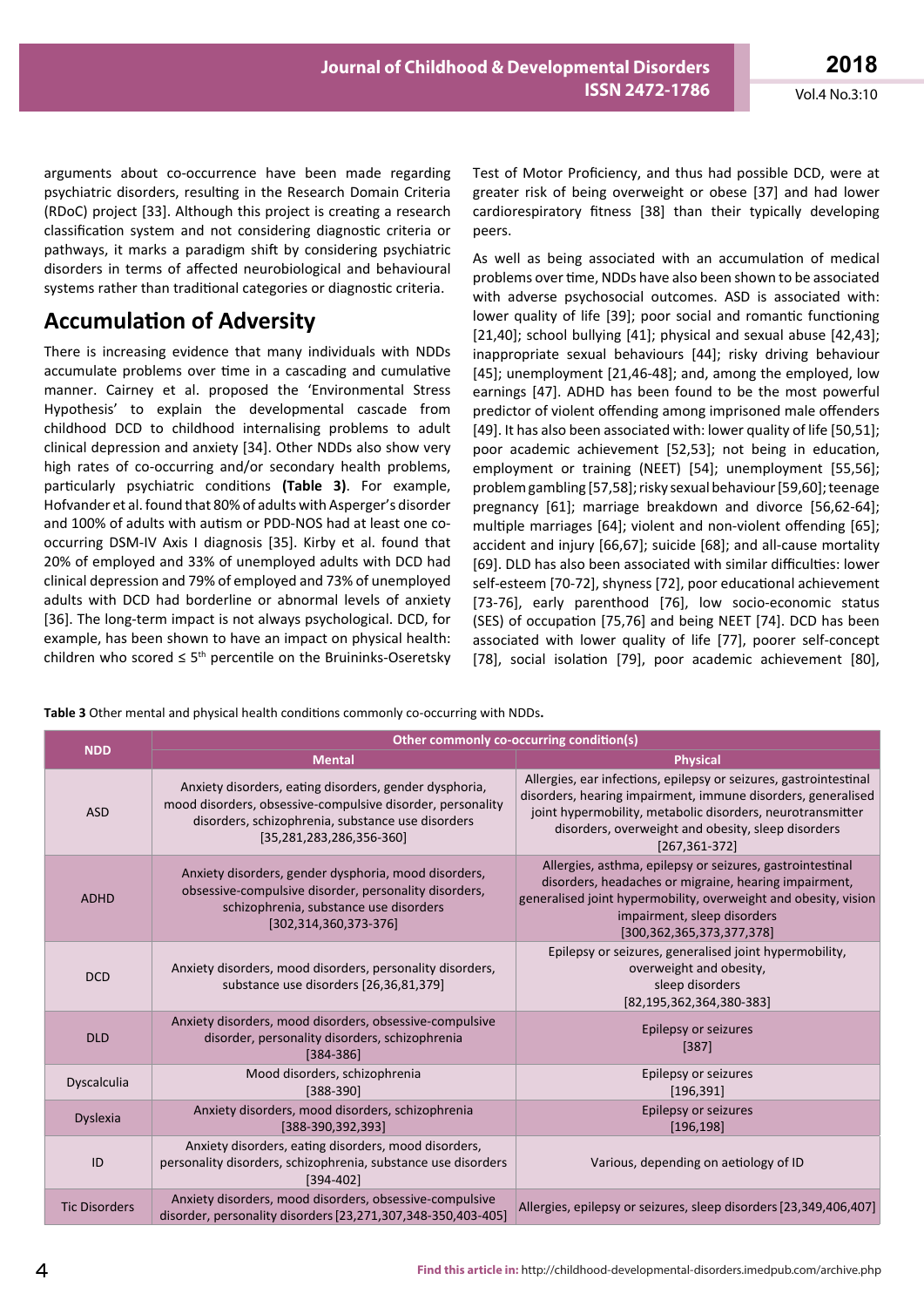lower physical activity levels [81-83], difficulties with learning to drive [84,85], falls [86,87] and potentially accidents, particularly those associated with crossing roads [88]. Little research has been carried out into the psychosocial outcomes of Dyscalculia. However, Dyslexia has been associated with a reduced quality of life [89] and lower self-esteem [90,91] as well as with poor self-concept when co-occurring with attention or speech problems [92]. ID has been associated with: lower quality of life [93]; stigmatisation [94]; school bullying [95]; physical and sexual abuse and neglect [96,97]; risky sexual behaviour [98]; violent and sexual victimisation and offending [99]; and all-cause mortality [100]. Tic Disorders have been associated with poor psychosocial outcome: lower quality of life [101]; stigmatisation [102]; poorer self-concept [103]; social difficulties [104]; school bullying [105,106]; reduced competence at school [107]; poor academic achievement [108,109]; suicide [110]; and premature mortality [111].

# **Familial Impact**

The effects of an NDD 'ripple out', reaching beyond the affected individual. Most research into these 'ripple effects' has been focused on the families and, particularly, the parents of individuals with NDDs. Parents of children with NDDs have high levels of parenting stress [112]. In particular, ASD is associated with lower family and maternal quality of life [113], increased parental depression and anxiety [114] and affiliate stigma [115]. ADHD is associated with similar issues: lower parental quality of life [116], poorer family functioning [117] and higher levels of parental depressive disorders and depressive personality disorders [118]. Even Dyslexia, which is generally considered a comparatively mild NDD, can have 'ripple effects'. Mothers of children with Dyslexia have higher levels of stress and both anxious and depressive symptoms [112,119,120] although family functioning is not impaired by the presence of Dyslexia and being a parent of a child with Dyslexia is not a significant risk factor for a mental health disorder [121]. ID is generally associated with a good family quality of life [122,123] but is associated with affiliate stigma [115] and higher rates of maternal psychiatric disorder [124,125] and maternal poor health [126]. Tic Disorders are associated with lower parental health-related quality of life (particularly for mothers), increased maternal depression and increased paternal anxiety [127].

Although some of the associations between child NDD and parental psychiatric difficulties may be attributable to shared genetics, at least some are likely to be causal. This is suggested by various studies showing dose-responses, for example between child DCD symptom severity and parenting stress [128], or changes in parental symptoms following child treatment, for example improvement in parental quality of life and depressive mood following methylphenidate treatment of children with ADHD [129]. Although the majority of research has focused on the parents of children with NDDs, it is possible that siblings and other relatives are also affected. Evidence from ASD suggests that effects on siblings are positive as well as negative, may

be complex and are dependent on and/or modulated by other risk factors such as gender, birth order, family size and parental mental health [130].

The impact of NDDs is likely to extend not only to parents and siblings but also to the affected individual's children. In part, this is because NDDs are highly heritable **(Table 4)**. The little research regarding the children of individuals with NDDs has predominantly focused on ADHD. Independent of parental psychopathology or offspring ADHD, parental ADHD is associated with high levels of family conflict and low levels of family cohesion [131] whilst maternal ADHD is associated with less positive parenting and consistent discipline by mothers, poorer maternal problem solving and less maternal monitoring of children's activities [132]. Over-reactive and inconsistent discipline has also been reported for mothers and fathers with ADHD both in clinical [133- 135] and community samples [136,137]. Overall, the literature suggests that although ADHD is highly heritable, its severity and persistence and the prevalence of co-occurring conditions may be moderated by the quality of parenting and the ability of parents to obtain and consistently deliver treatment to their offspring, which themselves may be affected by parental ADHD and co-occurring conditions [138-143]. It is likely that the effects of other NDDs also extend to the individuals' children, given the known associations between NDDs and psychiatric illness **(Table 3)** and between parental psychiatric illness and offspring mental health [144].

# **Issues with Estimating the Burden of Disease**

Having considered the scale of the effect NDDs have on affected individuals, their families, their communities and society as a whole, one can begin to calculate the burden of illness that NDDs represent. However, the literature is affected by several major issues which produce biases whose effects are difficult to predict. Thus, anyone attempting to compare the burden of NDDs, either between disorders, between countries and/or over time quickly ends up comparing not only apples to oranges but to a whole fruit bowl of inconsistency and inaccuracy.

|                                   | <b>Table 4</b> Heritability of neurodevelopmental disorders, as determined |  |  |
|-----------------------------------|----------------------------------------------------------------------------|--|--|
| using twin studies <sup>a</sup> . |                                                                            |  |  |

| <b>NDD</b>      | Heritability estimate (%)           | <b>References</b> |
|-----------------|-------------------------------------|-------------------|
| <b>ASD</b>      | 64-91                               | [408]             |
| <b>ADHD</b>     | 70-80                               | $[409]$           |
| <b>DCD</b>      | approx. 70                          | [410]             |
| <b>DLD</b>      | >50                                 | [411]             |
| Dyscalculia     | 38-43                               | [412, 413]        |
| <b>Dyslexia</b> | $40 - 75$                           | $[413 - 417]$     |
| ID              | Various (dependent on<br>aetiology) | <b>NA</b>         |
| Tic disorders   | $25 - 37$                           | $[418]$           |

NA, not applicable.

a. Although imperfect, twin studies provide a useful estimate of heritability [419].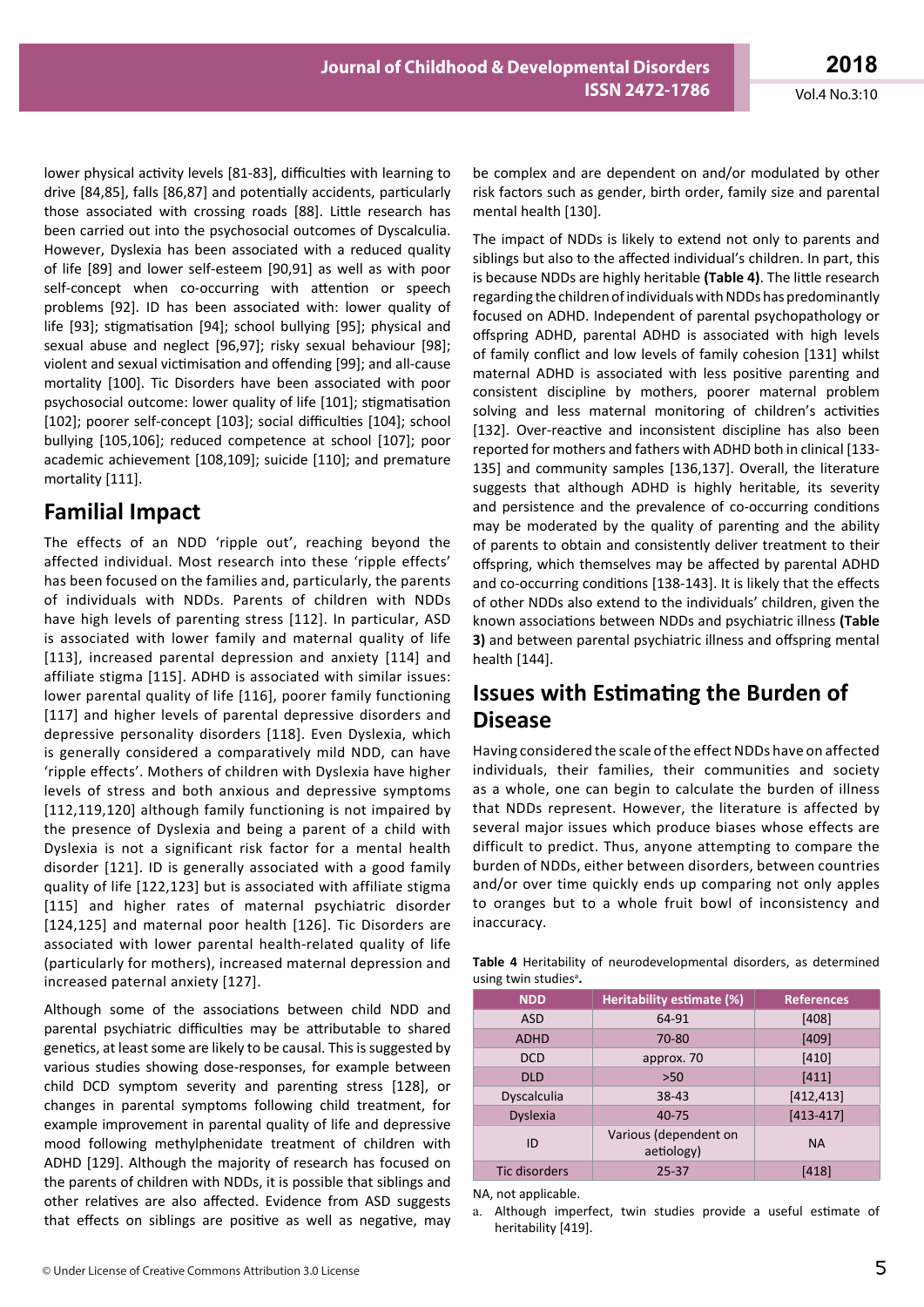### **Inconsistency in terminology**

One of the primary issues which dog the field of NDD research, and thus impede the calculation of the burden of NDDs, is inconsistency of language. This is perhaps best illustrated by DCD, which has been known by a huge variety of other monikers – developmental apraxia, 'clumsy child syndrome', motor learning difficulty, perceptuo-motor dysfunction, developmental dyspraxia, sensory integration disorder and DCD [145]. The terms MBD [28], DAMP [29] and ESSENCE [30] also include motor difficulties. Similar issues with terminology have been documented for DLD [146]. As well as inconsistency of language, there are inconsistencies in definition. Again, using DCD as an example – do you exclude individuals diagnosed with ASD [147] or include them [15]? Should you use the Motor Assessment Battery for Children-2 [148]; the Bruininks-Oseretsky Test of Motor Proficiency, Second Edition [149], which measures slightly different constructs; the DCD Questionnaire [150]; or another screening or assessment method? And for these tests do you use a cut-off of  $\leq 5$ <sup>th</sup> percentile or  $\leq 15$ <sup>th</sup> percentile [151]? Many studies have used different tools and different cut-offs. Such tools and definitions continue to evolve as we gain greater biological insight into NDDs. However, until standardised definitions, exclusions, diagnostic tools and cutoff points are chosen, validated and consistently used, it will remain exceedingly difficult to compare research findings, particularly across countries and over time.

### **Transferability**

Another major issue affecting our ability to calculate the burden of NDDs is geography. This is a limitation of all health economics studies: they are specific to a given country and its characteristics (income/development level, demographics, structure and funding of healthcare, etc.). However, geography has a particularly strong effect on NDD burden-of-illness studies. Partly, this is due to the marked differences noted in diagnosed prevalence between countries **(Table 1)**, which may themselves be driven by geographic differences in service provision and benefits of a diagnosis (see below). However, NDDs are expensive diseases to manage which have an economic impact on a wide variety of public sectors including education, supported housing and employment, criminal justice and loss of tax revenue due to unor underemployment. Thus, direct medical costs for NDDs may be lower in countries with a healthcare system based primarily on private healthcare and thus less incentive to pay for early medical interventions to offset long-term costs to the public purse. The USA provides an example of this: its private healthcare system has a history of denying timely, effective treatment to individuals with ASD, resulting in the introduction of state-mandated waiver programmes to enforce private insurance coverage [152]. Subsequently, measurable differences in service use and direct medical costs have been observed between mandate-eligible and ineligible children with ASD [153]. Similar differences in healthcare expenditure are likely to exist between countries with primarily public healthcare, such as the UK, and primarily private healthcare, such as the USA.

### **Missed diagnoses and mis-diagnoses**

To ensure calculations of NDD burden are accurate, robust national estimates of prevalence are required. This requires not only consistent naming of a disorder and use of diagnostic criteria, but also that all individuals requiring support are diagnosed in an accurate and timely manner. However, NDDs are frequently under-diagnosed and this differentially affects various demographic groups. There is increasing recognition that ASD may be under-diagnosed in girls [154,155], in part because the female social landscape may camouflage their ASD [156]. However, ASD diagnoses are also missed or delayed in ethnic minorities [157,158], including Gypsy/Romani and Irish Traveller children [159]; individuals living below the poverty line [157]; and those with co-occurring ADHD [157] and/or with psychiatric conditions [160]. Conversely, co-occurring NDDs are underdiagnosed among individuals with ASD [161]. Under-diagnosis of ADHD occurs in girls [162], children looked after by the state or adopted [163] and the prison population [164] whereas DLD is under-diagnosed in D/deaf individuals [165].

Mis-diagnosis is also an issue. ASD may be incorrectly diagnosed as DLD [166] or as a psychiatric condition, particularly among adolescents and adults [167]. Traumatic brain injury may be mis-diagnosed as ADHD [168]. There is concern that individuals may occasionally feign NDDs, notably Dyslexia [169] and ADHD [170], where there is financial or other gain to be made. It is also suspected that doctors sometimes exaggerate or invent symptoms (so-called 'upcoding') in order to gain support for their patients, for example if an individual has significant impairment and meets some criteria of several NDDs but does not pass the diagnostic thresholds for any individual NDD [171]. The introduction of ASD-specific state-mandated healthcare insurance waivers in the USA and other analogous initiatives elsewhere is likely to only exacerbate this by ensuring that those with ASD, but not necessarily those with other, similarly or more severely disabling conditions, receive support [172]. However, notably when considering burden-of-illness studies, under-diagnosis and misdiagnosis mean that both the prevalence estimates and service use inventories for NDDs may be inaccurate.

### **Health professionals' NDD literacy**

A final notable issue affecting prevalence estimates of NDDs and thus burden-of-illness calculations is the low level of awareness among healthcare and education professionals and the general public. Without sufficient awareness, many diagnoses will be missed and thus prevalence estimates will be inaccurate. The rising global prevalence of ASD has been attributed in part to rising awareness [173,174]. A similar pattern has been observed for ADHD [175,176]. However, this does not necessarily extend to other NDDs. For example, only 29 % of Canadian, UK and USA family/general physicians and 23 % of teachers are familiar with DCD (Wilson, Neil, Kamps, & Babcock, 2013) whereas even within academic research Dyscalculia plays the poor relation of Dyslexia, which is far more widely recognised [178]. Awareness of NDDs both among professionals and the public is essential to ensure that people with NDDs get the help they need at the time when they need it.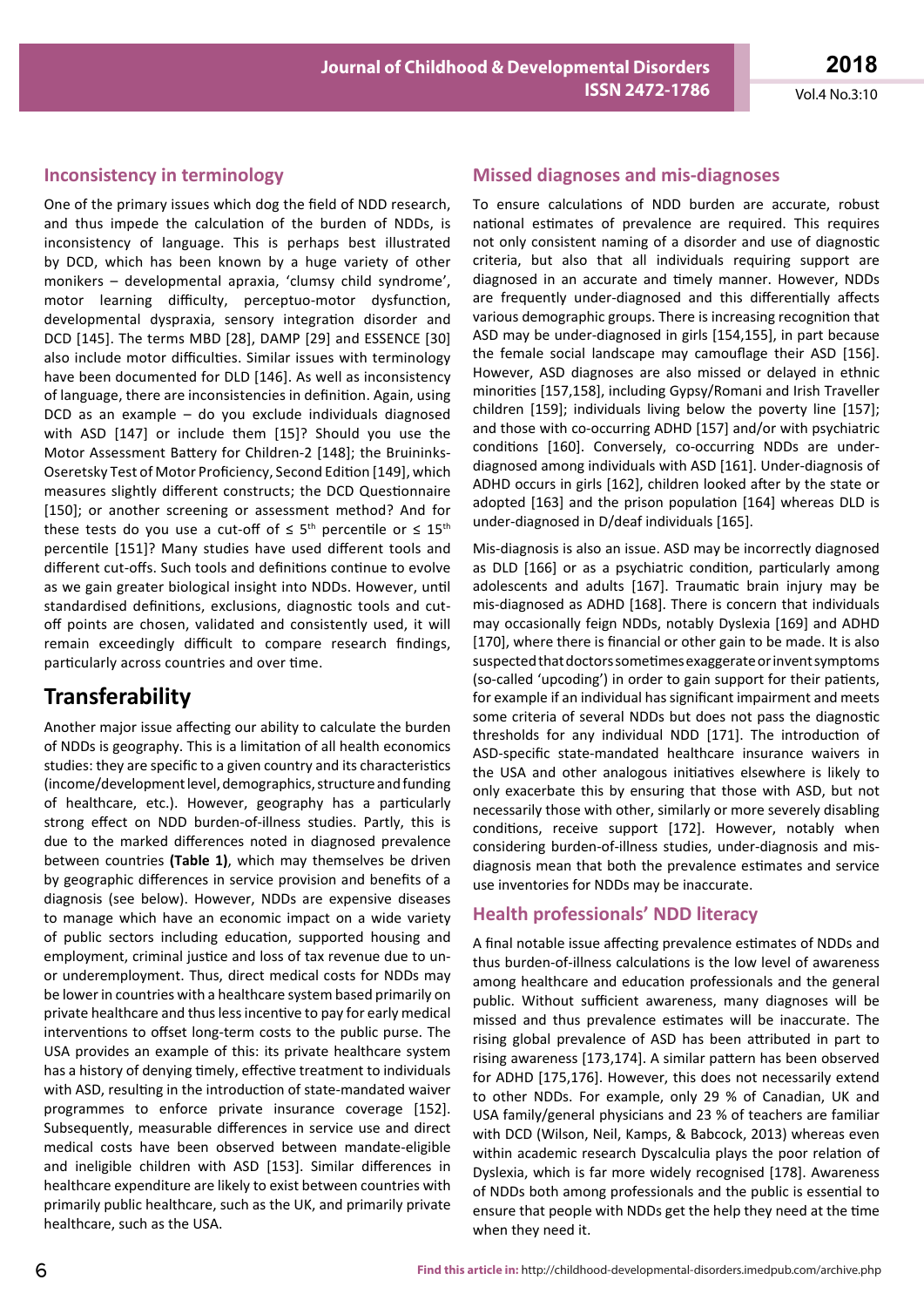A particular issue is a lack of awareness that NDDs often co-occur. This is true even within academic circles. Certain combinations of NDD are sometimes considered in research, such as ADHD and ASD [179,180] or ADHD and DCD [181,182]. However, studies in general and economic studies in particular rarely consider the co-occurrence of NDDs as a whole and nearly never consider cases where three or more NDDs are present. There is also a disconnect between the literature regarding social, attention and motor difficulties (ASD, ADHD, DCD) and the literature regarding learning difficulties (Dyscalculia, Dyslexia, ID) with very few studies investigating combinations of disorders spanning this divide. ASD research suffers especially in this respect as it has been the habit of researchers to consider associated symptoms such as motor, attention or learning deficits as just 'part of the syndrome' [161] or even a diagnostic feature [183,184] rather than as co-occurring condition(s), an issue potentially driven by the historic exclusion of ADHD and/or DCD diagnoses in the case of ASD using DSM-IV criteria [147]. Within NDD research as a whole, there is often an obsession with identifying cohorts of 'pure' NDDs or restricting cohorts in other respects such as excluding those with low IQ or co-occurring psychiatric conditions. This occurs despite the fact that all evidence points to 'pure' disorders being in the minority **(Table 2)**. For example, a study of Canadian children with ADHD, DCD, Dyslexia, Conduct Disorder, Oppositional Defiant Disorder, anxiety and/or depression found that 52% of these children had two or more disorders and among those with ADHD this figure was 80% [22]. The artificial siloing of NDD research helps no one and means results are not representative of most individuals with NDDs.

### **Recognising the 'messiness' of NDDs**

Ignoring the messy reality of NDDs means cohorts are often exceedingly unrepresentative of the population, rendering research at best limited and at worst flawed and potentially meaningless. Additionally, by failing to recognise the prevalence of co-occurrence ourselves, we make it even less likely that healthcare professionals, education professionals, governments and funding bodies will also recognise this. This has knock-on effects, both for patients and for economic analyses. If family/ general practitioners and teachers are unaware of the rates of co-occurrence, they are more likely to consider the patient with multiple NDDs as a hypochondriac or 'difficult'. However, the reality is that NDDs are associated with a dose-response of cumulative adversity: individuals with multiple co-occurring NDDs are in most need of support. Moreover, some combinations of NDDs and/or psychiatric conditions are associated with worse outcomes than others. For example: presence of a co-occurring psychiatric condition is associated with persistence of ADHD and greater functional impairment [2,6]; co-occurrence of DCD and DLD is associated with lower quality of life than DLD alone [185]; and presence of multiple NDDs is associated with increasingly impaired language and academic skills in a dose-responsive manner [186]. By ignoring the issue of co-occurrence in NDDs and ignoring the fact that not all co-occurring combinations of NDDs are equal, we risk leaving the most vulnerable inadequately supported and trapped in an endless cycle of cumulative adversity. This represents not only an ethical problem but also a financial

one as individuals accumulate psychiatric conditions, and/or poorer outcomes such as entering the criminal justice system or becoming or remaining unemployed or homeless [26]. A better understanding of the prevalence, service usage and outcome of various combinations of co-occurring NDDs is sorely needed in order to accurately account for the effects of co-occurrence on the cost of illness.

### **What Must We do to Capture the True Burden of NDDs?**

We have catalogued the major issues preventing us from capturing and comparing the true burden of NDDs. Rectifying these represents a significant challenge. However, three key recommendations can be made.

Firstly, the issue of co-occurrence needs to be confronted in order that services be targeted appropriately and the cost of these be accurately assessed. One model for this is ESSENCE [30], which proposes that children aged less than three years presenting with any issues in general development, communication and language, social inter-relatedness, motor coordination, attention, activity, behaviour, mood and/or sleep not be compartmentalised off to 'ASD only', 'ADHD only', etc. centres. Instead, they should initially be assessed in a holistic manner for all ESSENCE symptoms in order to consider the overall impairment of the child and thus provide all necessary services in a timely manner. Subsequently, specialist/targeted (e.g. ASD-specific, ADHD-specific) support can be provided on the basis of need. A similar model is advocated by the POND Network [32]. Given the prevalence of co-occurrence among NDDs **(Table 2)** and the demonstrated importance of early treatment for example for ASD [187] or ADHD [188], these seem eminently sensible suggestions. Indeed, we would take it further and suggest that the ESSENCE/POND model should be followed irrespective of age at initial diagnosis and that, particularly among individuals whose diagnosis was delayed until adulthood, assessment for psychiatric conditions should also be automatically considered.

Secondly, we need to address the issue of under-diagnosis of NDDs in certain sociodemographic groups. This is necessary to generate accurate prevalence estimates on which to base burden-of-illness calculations but also in order to improve equity in service delivery. We do not endorse the wholesale screening of all children. However, there is an argument for the targeted use of routine screening following the ESSENCE/POND model within at-risk populations. These populations include those known to be more likely to have NDDs such as looked-after and adopted children [189], children excluded from school [190] and prison populations [49,191]. It may also be beneficial to target populations with certain medical conditions based on their known co-occurrence with NDDs **(Table 4)**. An example is Rolandic epilepsy (also known as Benign Childhood Epilepsy with Centrotemporal Spikes (BECCTS)), which frequently cooccurs with ADHD [192,193], DLD [194], DCD [195], Dyscalculia [196,197] and Dyslexia [198]. In addition, given the heritable nature of NDDs, screening should be considered where there is a strong family history of NDDs.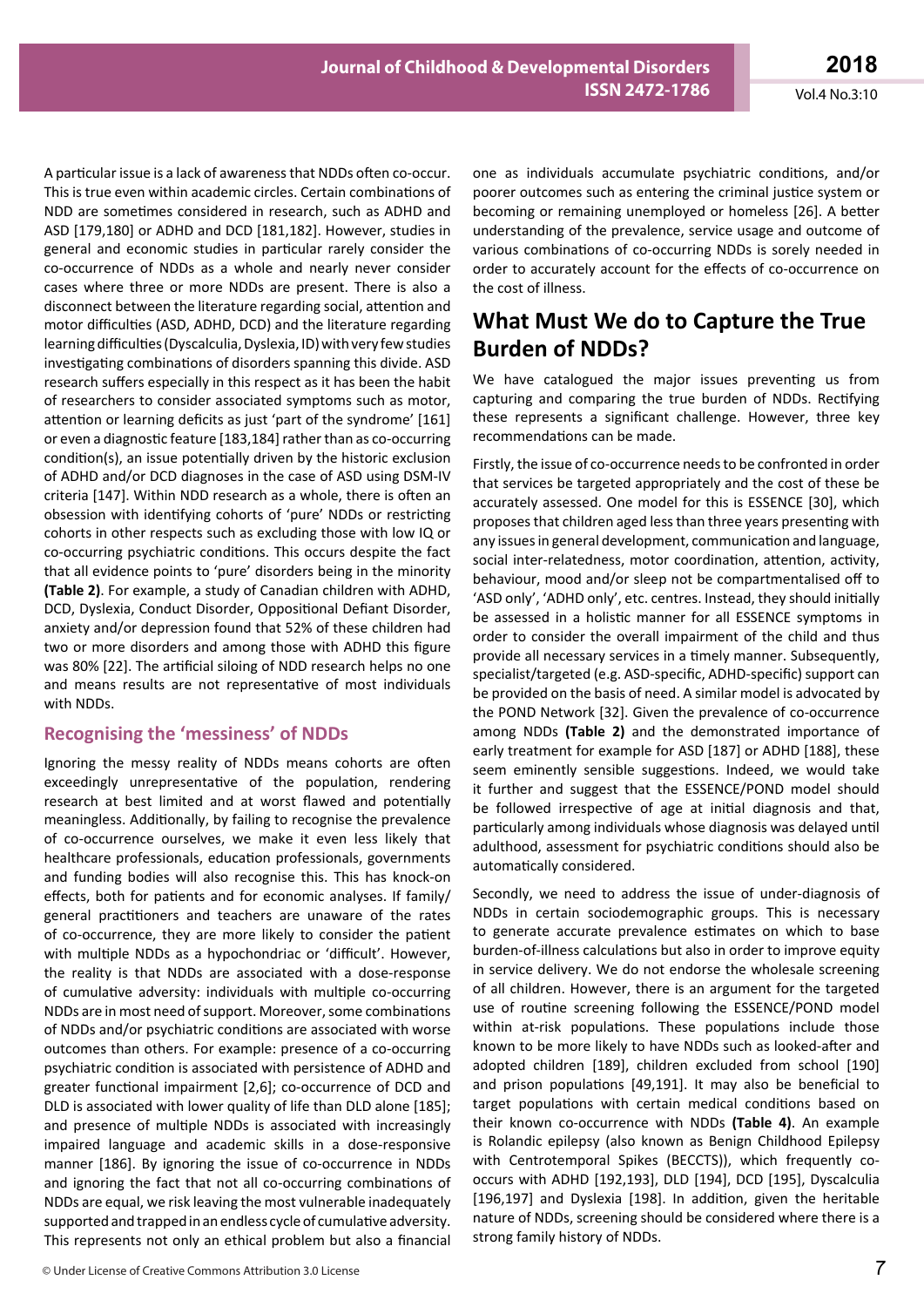However, routine screening and increased professional awareness is only part of the process. We as a society need to ensure that diagnosis is a worthwhile process that results in benefits that outweigh the downsides such as stigma [199] or the fear that a 'label' may become a self-fulfilling prophecy [200]. Unless this is done, individuals and/or their families may opt out of gaining a diagnosis [200] as they fear over-diagnosis, i.e. correct diagnosis that nonetheless does not benefit the individual as it comes with stigma and/or little or no medical or educational assistance [201]. This is a valid fear. For example, among American adolescents and young adults with Asperger's Syndrome, symptom severity is *inversely* associated with risk of victimization [202].

Thirdly, we need to base burden-of-illness studies on all aspects of NDDs not just the direct medical costs paid by public or private healthcare insurance. This is a particular issue with NDDs as many of the costs are borne by other public services such as education, supported housing, training and employment. Other costs of NDDs are also hidden, for example under the costs of co-occurring, potentially secondary, psychiatric conditions **(Table 3)** or the costs of unemployment, homelessness or being in the criminal justice system. There is a clear need for society to invest in early diagnosis and timely provision of appropriate medical and educational services for individuals with NDDs in order to minimise the economic and psychosocial burden of these hidden

# **References**

- 1 Helt M, Kelley E, Kinsbourne M, Pandey J, Boorstein H, et al. (2008) Can children with autism recover? If so, how?. Neuropsychol Rev 18: 339-366.
- 2 Biederman J, Petty CR, Clarke A, Lomedico A, Faraone SV (2011) Predictors of persistent ADHD: an 11-year follow-up study. J Psychiatr Res 45: 150-155.
- 3 Cadman T, Findon J, Eklund H, Hayward H, Howley D, et al. (2016) Six-year follow-up study of combined type ADHD from childhood to young adulthood: predictors of functional impairment and comorbid symptoms. Eur Psychiatry 35: 47-54.
- 4 Guelzow BT, Loya F, Hinshaw SP (2017) How Persistent is ADHD into Adulthood? Informant Report and Diagnostic Thresholds in a Female Sample. J Abnorm Child Psychol 45: 301-312.
- 5 Hechtman L, Swanson JM, Sibley MH, Stehli A, Owens EB, et al. (2016) Functional adult outcomes 16 years after childhood diagnosis of attention-deficit/hyperactivity disorder: MTA results. J Am Acad Child Adolesc Psychiatry 55: 945-952.
- 6 Mick E, Byrne D, Fried R, Monuteaux M, Faraone SV, et al. (2011) Predictors of ADHD persistence in girls at 5-year follow-up. J Atten Disord 15: 183-192.
- 7 Tuithof M, Ten Have M, Van Dorsselaer S, De Graaf R (2014) Prevalentie, persistentie en gevolgen van ADHD in de Nederlandse volwassen bevolking. Tijdschr Psychiatr 56: 10-19.
- 8 Agnew-Blais JC, Polanczyk GV, Danese A, Wertz J, Moffitt TE, et al. (2016) Evaluation of the persistence, remission, and emergence of attention-deficit/hyperactivity disorder in young adulthood. JAMA Psychiatry 73: 713-720.

costs. Until robust burden-of-illness calculations are carried out for NDDs that consider all aspects of economic impact, we cannot conduct comprehensive economic evaluations that accurately reflect the population. Without these, we will be unable to ensure that individuals with NDDs receive the best care possible in a timely manner.

# **Acknowledgement**

MAMC and AK thank Prof Paula Lorgelly and two anonymous reviewers for proof-reading this review.

### **Conflicts of Interest**

MAMC declares she has no potential conflicts of interest to disclose. AK is the parent of an adult with NDDs, the chair of Movement Matters UK, patron of the Dyspraxia Association of New Zealand, Advisor to the Dyspraxia Association in the Republic of Ireland, Medical Advisor to the Dyspraxia Foundation in the UK and is on the Hidden Impairment National Group for the Department for Work and Pensions, UK.

# **Compliance with Ethical Standards**

MAMC was supported by a grant from the Waterloo Foundation (grant no. 1944/3218) whilst writing this paper.

- 9 Moffitt TE, Houts R, Asherson P, Belsky DW, Corcoran DL, et al. (2015) Is adult ADHD a childhood-onset neurodevelopmental disorder? evidence from a four-decade longitudinal cohort study. Am J Psychiatry 172: 967-977.
- 10 Losse A, Henderson SE, Elliman D, Hall D, Knight E, et al. (1991) Clumsiness in children‐do they grow out of It? A 10‐year follow‐up study. Dev Med Child Neurol 33: 55-68.
- 11 Johnson CJ, Beitchman JH, Young A, Escobar M, Atkinson L, et al. (1999) Fourteen-year follow-up of children with and without speech/language impairments. J Speech Lang Hear Res 42: 744.
- 12 Jacobson C (1999) How persistent is reading disability? Individual growth curves in reading. Dyslexia 5: 78-93.
- 13 Svensson I, Jacobson C (2006) How persistent are phonological difficulties? A longitudinal study of reading retarded children. Dyslexia 12: 3-20.
- 14 Mussolin C, Martin R, Schiltz C (2011) Relationships between number and space processing in adults with and without dyscalculia. Acta Psychol (Amst) 138: 193-203.
- 15 American Psychiatric Association (2013) Diagnostic and statistical manual of mental disorders (5th Edn). Washington, DC: American Psychiatric Publishing.
- 16 Leckman JF, Zhang H, Vitale A, Lahnin F, Lynch K, et al. (1998) Course of tic severity in tourette syndrome: the first two decades. Pediatrics 102: 14-19.
- 17 Pappert EJ, Goetz CG, Louis ED, Leurgans S (2003) Objective assessments of longitudinal outcome in Gilles de la Tourette's syndrome. Neurology 61: 936-940.
- 18 Burd L, Kerbeshian J, Klug MG, Burd L, Avery K, et al. (2001) Long-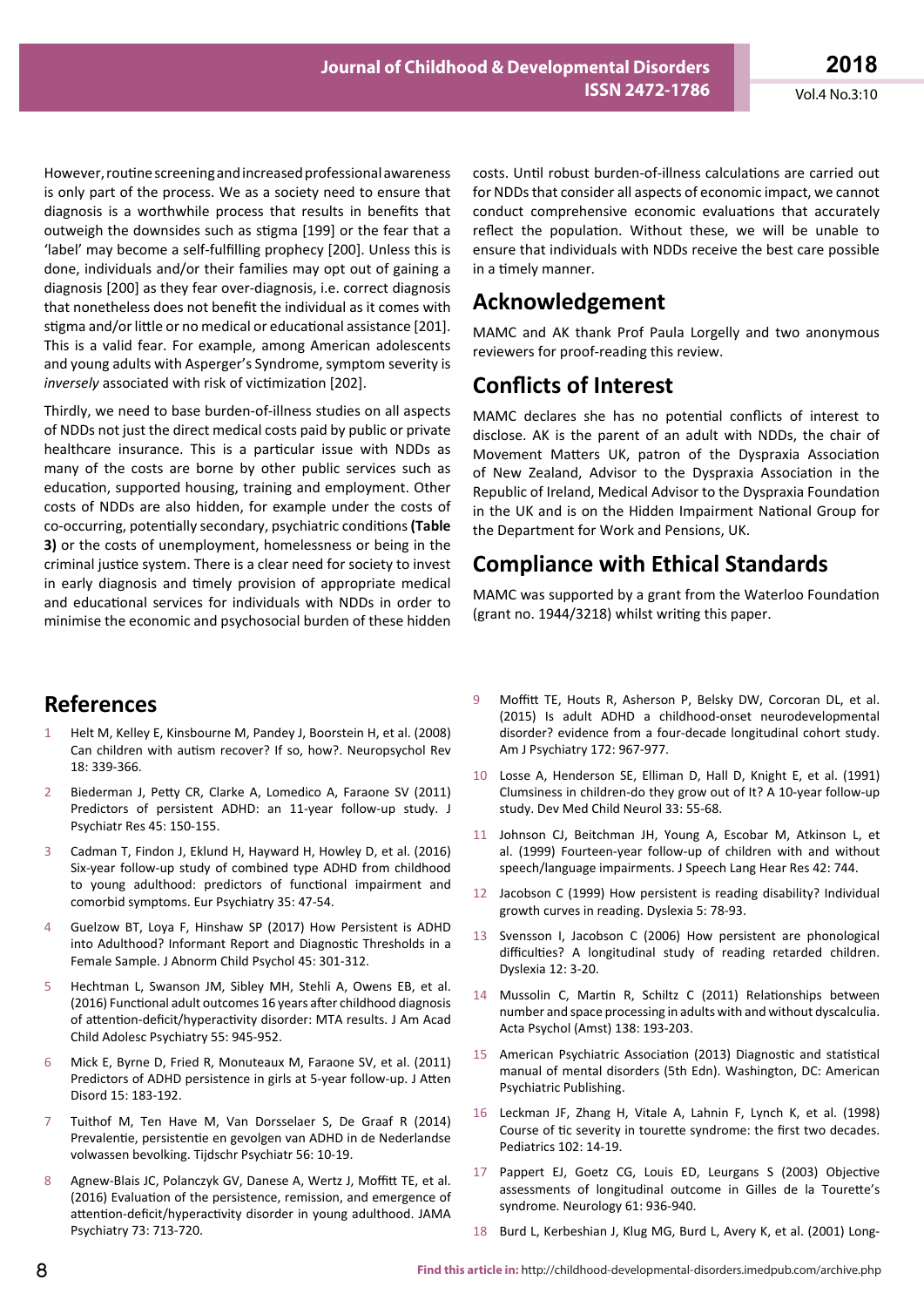term follow-up of an epidemiologically defined cohort of patients with Tourette syndrome. J Child Neurol 16: 431-437.

- 19 Green JL, Rinehart N, Anderson V, Nicholson JM, Jongeling B, et al. (2015) Autism spectrum disorder symptoms in children with ADHD: a community-based study. Res Dev Disabil 47: 175-184.
- 20 Conti-Ramsden G, Simkin Z, Botting N (2006) The prevalence of autistic spectrum disorders in adolescents with a history of specific language impairment (SLI). J Child Psychol Psychiatry Allied Discip 47: 621-628.
- 21 Howlin P, Mawhood L, Rutter M (2000) Autism and Developmental Receptive Language Disorder-a follow-up comparison in early adult life. II: social, behavioural, and psychiatric Outcomes. J Child Psychol Psychiatry 41 : 561-578.
- 22 Kaplan BJ, Dewey DM, Crawford SG, Wilson BN (2001) The term comorbidity is of questionable value in reference to developmental disorders: data and theory. J Learn Disabil 34: 555-565.
- 23 Freeman RD, Fast DK, Burd L, Kerbeshian J, Robertson MM, et al. (2000) An international perspective on Tourette syndrome: selected findings from 3500 individuals in 22 countries. Dev Med Child Neurol 42: 436-447.
- 24 Simonoff E, Pickles A, Charman T, Chandler S, Loucas T, et al. (2008) Psychiatric disorders in children with autism spectrum disorders: prevalence, comorbidity, and associated factors in a populationderived sample. J Am Acad Child Adolesc Psychiatry 47: 921-929.
- 25 Gadke DL, McKinney C, Oliveros A (2016) Autism Spectrum Disorder Symptoms and Comorbidity in Emerging Adults. Child Psychiatry Hum Dev 47: 194-201.
- 26 Rasmussen P, Gillberg C (2000) Natural outcome of ADHD with developmental coordination disorder at age 22 years: a controlled, longitudinal, community-based study. J Am Acad Child Adolesc Psychiatry 39: 1424-1431.
- 27 Schoemaker MM, Lingam R, Jongmans MJ, van Heuvelen MJG, Emond A (2013) Is severity of motor coordination difficulties related to co-morbidity in children at risk for developmental coordination disorder?. Res Dev Disabil 34 : 3084-3091.
- 28 Köhler L (1973) Physical examination of four-year-old children. Acta Paediatr Scand 62: 181-192.
- 29 Gillberg C (1986) Attention deficit disorder: diagnosis, prevalence, management and outcome. Paediatrician 3: 108-118.
- 30 Gillberg C (2010) The ESSENCE in child psychiatry: early symptomatic syndromes eliciting neurodevelopmental clinical examinations. Res Dev Disabil 31: 1543-1551.
- 31 Salmon G, Cleave H, Samuel C (2006) Development of multi-agency referral pathways for attention-deficit hyperactivity disorder, developmental coordination disorder and autistic spectrum disorders: reflections on the process and suggestions for new ways of working. Clin Child Psychol Psychiatry 11: 63-81.
- 32 https://pond-network.ca/
- 33 Cuthbert BN, Insel TR (2013) Toward the future of psychiatric diagnosis: the seven pillars of RDoC. BMC Med 11: 126.
- 34 Cairney J, Rigoli D, Piek J (2013) Developmental coordination disorder and internalizing problems in children: the environmental stress hypothesis elaborated. Dev Rev 33: 224-238.
- 35 Hofvander B, Delorme R, Chaste P, Nydén A, Wentz E, et al. (2009) Psychiatric and psychosocial problems in adults with normal-

intelligence autism spectrum disorders. BMC Psychiatry 9: 1-9.

- 36 Kirby A, Williams N, Thomas M, Hill EL (2013) Self-reported mood, general health, wellbeing and employment status in adults with suspected DCD. Res Dev Disabil 34: 1357-1364.
- 37 Cairney J, Hay J, Veldhuizen S, Missiuna C, Mahlberg N, et al. (2010) Trajectories of relative weight and waist circumference among children with and without developmental coordination disorder. Cmaj 182: 1167-1172.
- 38 Cairney J, Veldhuizen S, King-Dowling S, Faught BE, Hay J (2017) Tracking cardiorespiratory fitness and physical activity in children with and without motor coordination problems. J Sci Med Sport 20: 380-385.
- 39 Ikeda E, Hinckson E, Krägeloh C (2014) Assessment of quality of life in children and youth with autism spectrum disorder: a critical review. Qual Life Res 23: 1069-1085.
- 40 Stokes M, Newton N, Kaur A (2007) Stalking, and social and romantic functioning among adolescents and adults with autism spectrum disorder. J Autism Dev Disord 37: 1969-1986.
- 41 Hwang S, Kim YS, Koh YJ, Leventhal BL (2018) Autism spectrum disorder and school bullying: who is the victim? who is the perpetrator?. J Autism Dev Disord 48: 225-238.
- 42 Brown-Lavoie SM, Viecili MA, Weiss JA (2014) Sexual knowledge and victimization in adults with autism spectrum disorders. J Autism Dev Disord 44: 2185-2196.
- 43 Mandell DS, Walrath CM, Manteuffel B, Sgro G, Pinto-Martin J (2005) The prevalence and correlates of abuse among children with autism served in comprehensive community-based mental health settings. Child Abus Negl 29: 1359-1372.
- 44 Fernandes LC, Gillberg CI, Cederlund M, Hagberg B, Gillberg C, et al. (2016) Aspects of sexuality in adolescents and adults diagnosed with autism spectrum disorders in childhood. J Autism Dev Disord 46: 3155-3165.
- 45 Daly BP, Nicholls EG, Patrick KE, Brinckman DD, Schultheis MT (2014) Driving behaviors in adults with autism spectrum disorders. J Autism Dev Disord 44: 3119-3128.
- 46 Bush KL, Tassé MJ (2017) Employment and choice-making for adults with intellectual disability, autism, and down syndrome. Res Dev Disabil 65: 23-34.
- 47 Roux AM, Shattuck PT, Cooper BP, Anderson KA, Wagner M, et al. (2013) Postsecondary employment experiences among young adults with an autism spectrum disorder. J Am Acad Child Adolesc Psychiatry 52: 931-939.
- 48 Shattuck PT, Narendorf SC, Cooper BP, Sterzing PR, Wagner M, et al. (2012) Postsecondary education and employment among youth with an autism spectrum disorder. Pediatrics 129: 1042-1049.
- 49 Young S, Thome J (2011) ADHD and offenders. World J Biol Psychiatry 12: 124-128.
- 50 Agarwal R, Goldenberg M, Perry R, Ishak WW (2012) The quality of life of adults with attention deficit hyperactivity disorder: a systematic review. Innov Clin Neurosci 9: 10-21.
- 51 Danckaerts M, Sonuga-Barke EJS, Banaschewski T, Buitelaar JK, Döpfner M, et al. (2010) The quality of life of children with attention deficit/hyperactivity disorder: a systematic review. Eur Child Adolesc Psychiatry 19: 83-105.
- 52 Erskine HE, Norman RE, Ferrari AJ, Chan GC, Copeland WE, et al.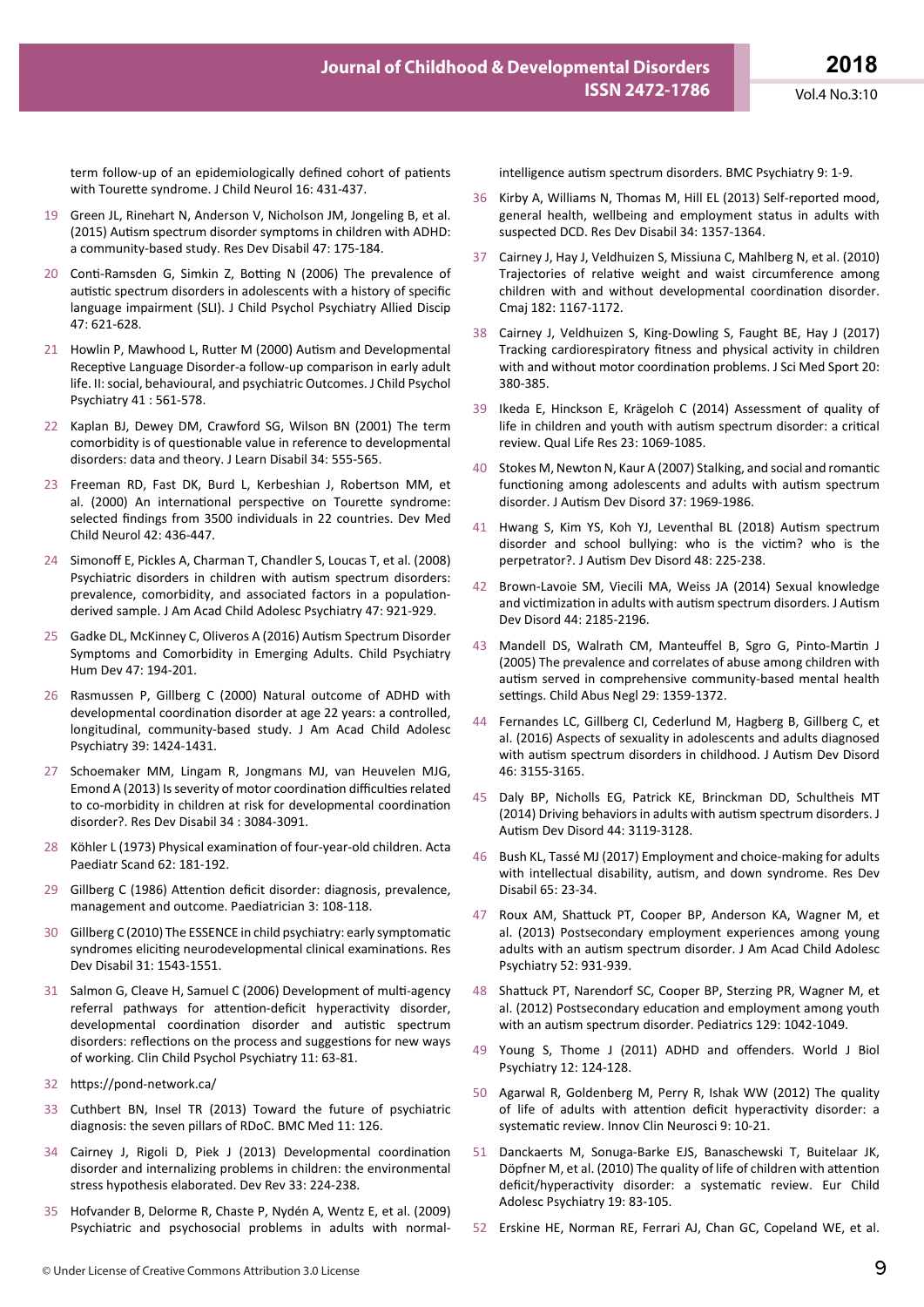(2016) Long-term outcomes of attention-deficit/hyperactivity disorder and conduct disorder: a systematic review and metaanalysis. J Am Acad Child Adolesc Psychiatry 55: 841-850.

- 53 Fleming M, Fitton CA, Steiner MFC, McLay JS, Clark D, et al. (2017) Educational and health outcomes of children treated for attentiondeficit/hyperactivity disorder. JAMA Pediatr 171: e170691.
- 54 Goldman-Mellor S, Caspi A, Arseneault L, Ajala N, Ambler A, et al. (2016) Committed to work but vulnerable: self-perceptions and mental health in NEET 18-year-olds from a contemporary British cohort. J Child Psychol Psychiatry 57: 196-203.
- 55 Halmøy A, Fasmer OB, Gillberg C, Haavik J (2009) Occupational outcome in adult ADHD: impact of symptom profile, comorbid psychiatric problems, and treatment. J Atten Disord 13: 175-187.
- 56 Kessler RC, Adler L, Barkley R, Biederman J, Conners CK, et al. (2006) The prevalence and correlates of adult adhd in the united states: results from the national comorbidity survey replication. Am J Psychiatry 163: 716-723.
- 57 Retz W, Ringling J, Retz-Junginger P, Vogelgesang M, Rösler M (2016) Association of attention-deficit/hyperactivity disorder with gambling disorder. J Neural Transm 123: 1013-1019.
- 58 Waluk OR, Youssef GJ, Dowling NA (2016) The relationship between problem gambling and attention deficit hyperactivity disorder. J Gambl. Stud 32: 591-604.
- 59 Chen MH, Hsu JW, Huang KL, Bai YM, Ko NY, et al. (2018) Sexually transmitted infection among adolescents and young adults with attention-deficit/hyperactivity disorder: a nationwide longitudinal study. J Am Acad Child Adolesc Psychiatry 57: 48-53.
- 60 Olazagasti MAR, Klein RG, Mannuzza S, Belsky ER, Hutchison JA, et al. (2013) Does childhood attention-deficit/hyperactivity disorder predict risk-taking and medical illnesses in adulthood?. J Am Acad Child Adolesc Psychiatry 52: 153-162.
- 61 Lehti V, Niemelö S, Heinze M, Sillanmöki L, Helenius H, et al. (2012) Childhood predictors of becoming a teenage mother among Finnish girls. Acta Obstet Gynecol Scand 91: 1319-1325.
- 62 Biederman J, Faraone SV, Spencer T, Wilens T, Norman D, et al. (1993) Patterns of psychiatric comorbidity, cognition, and psychosocial functioning in adults with attention deficit hyperactivity disorder. Am J Psychiatry 150: 1792-1798.
- 63 Biederman J, Faraone SV, Spencer T, Wilens T, Mick E, et al. (1994) Gender differences in a sample of adults with attention deficit hyperactivity disorder. Psychiatry Res 53: 13-29.
- 64 Murphy K, Barkley RA (1996) Attention deficit hyperactivity disorder adults: comorbidities and adaptive impairments. Compr Psychiatry 37: 393-401.
- 65 Knecht C, De Alvaro R, Martinez-Raga J, Balanza-Martinez V (2015) Attention-deficit hyperactivity disorder (ADHD), substance use disorders, and criminality: a difficult problem with complex solutions. Int J Adolesc Med Health 27: 163-175.
- 66 Shilon Y, Pollak Y, Aran A, Shaked S, Gross-Tsur V (2012) Accidental injuries are more common in children with attention deficit hyperactivity disorder compared with their non-affected siblings. Child Care Health Dev 38: 366-370.
- 67 Vaa T (2014) ADHD and relative risk of accidents in road traffic: a meta-analysis. Accid Anal Prev 62: 415-425.
- 68 Impey M, Heun R (2012) Completed suicide, ideation and attempt in attention deficit hyperactivity disorder. Acta Psychiatr Scand 125: 93-102.
- 69 London AS, Landes SD (2016) Attention deficit hyperactivity disorder and adult mortality. Prev Med (Baltim) 90: 8-10.
- 70 Jerome AC, Fujiki M, Brinton B, James SL (2002) Self-esteem in children with specific language impairment. J Speech Lang Hear Res 45: 700.
- 71 Lindsay G, Dockrell J, Palikara O (2010) Self-esteem of adolescents with specific language impairment as they move from compulsory education. Int J Lang Commun Disord 45: 561-571.
- 72 Wadman R, Durkin K, Conti-Ramsden G (2008) Self-esteem, shyness, and sociability in adolescents with specific language impairment (sli). J Speech Lang Hear Res 51: 938.
- 73 Conti-Ramsden G, Durkin K, Simkin Z, Knox E (2009) Specific language impairment and school outcomes. I: identifying and explaining variability at the end of compulsory education. Int J Lang Commun Disord 44: 15-35.
- 74 Conti-Ramsden G, Durkin K (2012) Postschool educational and employment experiences of young people with specific language impairment. Lang Speech Hear Serv Sch 43: 507.
- 75 Conti-Ramsden G, Durkin K, Toseeb U, Botting N, Pickles A (2017) Education and employment outcomes of young adults with a history of developmental language disorder. Int J Lang Commun Disord 53: 237-255.
- 76 Johnson CJ, Beitchman JH, Brownlie EB (2010) Twenty-year followup of children with and without speech-language impairments: family, educational, occupational, and quality of life outcomes. Am J Speech-Language Pathol 19 : 51-65.
- Zwicker JG, Harris SR, Klassen AF (2013) Quality of life domains affected in children with developmental coordination disorder: a systematic review. Child Care Health Dev 39: 562-580.
- 78 Cocks N, Barton B, Donelly M (2009) Self-concept of boys with developmental coordination disorder. Phys Occup Ther Pediatr 29: 6-22.
- 79 Kirby A, Edwards L, Sugden D (2011) Emerging adulthood in developmental co-ordination disorder: parent and young adult perspectives. Res Dev Disabil 32: 1351-1360.
- 80 Harrowell I, Hollén L, Lingam R, Emond A (2018) The impact of developmental coordination disorder on educational achievement in secondary school. Res Dev Disabil 72: 13-22.
- 81 Hill EL, Brown D (2013) Mood impairments in adults previously diagnosed with developmental coordination disorder. J Ment Heal 22: 334-340.
- 82 Joshi D, Missiuna C, Hanna S, Hay J, Faught BE, et al. (2015) Relationship between BMI, waist circumference, physical activity and probable developmental coordination disorder over time. Hum Mov Sci 40: 237-247.
- 83 Rivilis I, Hay J, Cairney J, Klentrou P, Liu J, et al. (2011) Physical activity and fitness in children with developmental coordination disorder: a systematic review. Res Dev Disabil 32: 894-910.
- 84 Cousins M, Smyth MM (2003) Developmental coordination impairments in adulthood. Hum Mov Sci 22: 433-459.
- 85 Kirby A, Sugden D, Beveridge S, Edwards L, Edwards R (2008) Dyslexia and developmental co-ordination disorder in further and higher education - similarities and differences. Does the 'label' influence the support given?. Dyslexia 14: 197-213.
- 86 Scott-Roberts S, Purcell C (2015) Incidence and impact of falls in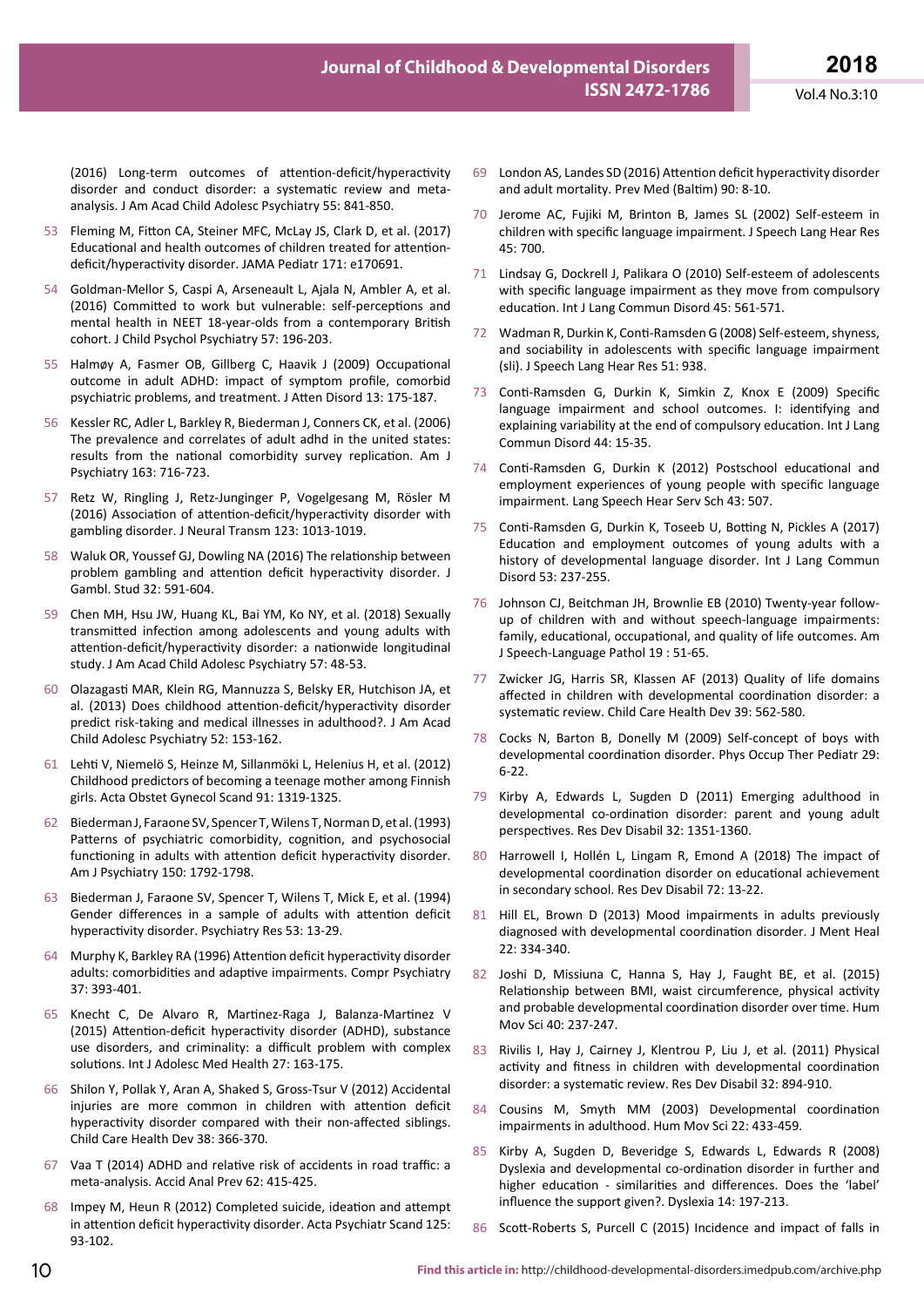adults with significant motor coordination difficulties. J Comorbidity 5: 44.

- 87 Scott-Roberts S, Purcell C (2018) Understanding the functional mobility of adults with developmental coordination disorder (DCD) through the international classification of functioning (icf). Curr Dev Disord Reports 5: 26-33.
- 88 Purcell C, Wilmut K, Wann JP (2017) The use of visually guided behaviour in children with Developmental Coordination Disorder (DCD) when crossing a virtual road. Hum Mov Sci 53: 37-44.
- 89 Balazs J, Miklosi M, Toro KT, Nagy-Varga D (2016) Reading disability and quality of life based on both self- and parent-reports: importance of gender differences. Front Psychol 7: 1-9.
- 90 Burden R (2008) Is dyslexia necessarily associated with negative feelings of self-worth? a review and implications for future research. Dyslexia 14: 188-196.
- 91 Carawan LW, Nalavany BA, Jenkins C (2016) Emotional experience with dyslexia and self-esteem: the protective role of perceived family support in late adulthood. Aging Ment Health 20: 284-294.
- 92 McArthur G, Castles A, Kohnen S, Banales E (2016) Low self-concept in poor readers: prevalence, heterogeneity, and risk. PeerJ 4: e2669.
- 93 Simões C, Santos S (2016) Comparing the quality of life of adults with and without intellectual disability. J Intellect Disabil Res 60: 378-388.
- 94 Ali A, King M, Strydom A, Hassiotis A (2016) Self-reported stigma and its association with socio-demographic factors and physical disability in people with intellectual disabilities: results from a cross-sectional study in England. Soc Psychiatry Psychiatr Epidemiol 51: 465-474.
- 95 Maïano C, Aimé A, Salvas MC, Morin AJS, Normand CL (2016) Prevalence and correlates of bullying perpetration and victimization among school-aged youth with intellectual disabilities: a systematic review. Res Dev Disabil 49: 181-195.
- 96 Byrne G (2017) Prevalence and psychological sequelae of sexual abuse among individuals with an intellectual disability. J Intellect Disabil 22: 294-310.
- 97 Maclean MJ, Sims S, Bower C, Leonard H, Stanley FJ, et al. (2017) Maltreatment Risk Among Children With Disabilities. Pediatrics 139: e20161817.
- 98 Baines S, Emerson E, Robertson J, Hatton C (2018) Sexual activity and sexual health among young adults with and without mild/ moderate intellectual disability. BMC Public Health 18: 1-12.
- 99 Fogden BC, Thomas SDM, Daffern M, Ogloff JRP (2016) Crime and victimisation in people with intellectual disability: a case linkage study. BMC Psychiatry 16: 1-9.
- 100 Hosking FJ, Carey IM, Shah SM, Harris T, DeWilde S, et al. (2016) Mortality among adults with intellectual disability in England: comparisons with the general population. Am J Public Health 106: 1483-1490.
- 101 Evans J, Seri S, Cavanna AE (2016) The effects of Gilles de la Tourette syndrome and other chronic tic disorders on quality of life across the lifespan: a systematic review. Eur Child Adolesc Psychiatry 25: 939-948.
- 102 Malli MA, Forrester-Jones R, Murphy G (2016) Stigma in youth with Tourette's syndrome: a systematic review and synthesis. Eur Child Adolesc Psychiatry 25: 127-139.
- 103 Hanks CE, McGuire JF, Lewin AB, Storch EA, Murphy TK (2016)

Clinical correlates and mediators of self-concept in youth with chronic tic disorders. Child Psychiatry Hum Dev 47: 64-74.

- 104 McGuire JF, Hanks C, Lewin AB, Storch EA, Murphy TK (2013) Social deficits in children with chronic tic disorders: phenomenology, clinical correlates and quality of life. Compr Psychiatry 54: 1023- 1031.
- 105 Storch EA, Murphy TK, Chase RM, Keeley M, Goodman WK, et al. (2007) Peer victimization in youth with Tourette's syndrome and chronic tic disorder: relations with tic severity and internalizing symptoms. J Psychopathol Behav Assess 29: 211-219.
- 106 Zinner SH, Conelea CA, Glew GM, Woods DW, Budman CL (2012) Peer victimization in youth with Tourette syndrome and other chronic tic disorders. Child Psychiatry Hum Dev 43: 124-136.
- 107 Carter AS, O'Donnell DA, Schultz RT, Scahill L, Leckman JF, et al. (2000) Social and emotional adjustment in children affected with gilles de la Tourette's syndrome: associations with adhd and family functioning. J Child Psychol Psychiatry 41: 215-223.
- 108 Cubo E, Gonzalez C, Ausin V, Delgado V, Saez S, et al. (2017) The association of poor academic performance with tic disorders: a longitudinal, mainstream school-based population study. Neuroepidemiology 48: 155-163.
- 109 Pérez-Vigil A, Fernández de la Cruz L, Brander G, Isomura K, Jangmo A, et al. (2018) Association of tourette syndrome and chronic tic disorders with objective indicators of educational attainment: a population-based sibling comparison study. JAMA Neurol 1194.
- 110 Fernández de la Cruz L, Rydell M, Runeson B, Brander G, Rück C, et al. (2017) Suicide in Tourette's and chronic tic disorders. Biol Psychiatry 82: 111-118.
- 111 Meier SM, Dalsgaard S, Mortensen PB, Leckman JF, Plessen KJ (2017) Mortality risk in a nationwide cohort of individuals with tic disorders and with tourette syndrome. Mov Disord 32: 605-609.
- 112 Craig F, Operto FF, De Giacomo A, Margari L, Frolli A, et al. (2016) Parenting stress among parents of children with neurodevelopmental disorders. Psychiatry Res 242: 121-129.
- 113 McKechanie A, Moffat V, Johnstone E, Fletcher-Watson S (2017) Links between autism spectrum disorder diagnostic status and family quality of Life. Children 4: 23.
- 114 Chan KKS, Lam CB, Law NCW, Cheung RYM (2018) From child autistic symptoms to parental affective symptoms: a family process model. Res Dev Disabil 75: 22-31.
- 115 Mak WWS, Cheung RYM (2008) Affiliate stigma among caregivers of people with intellectual disability or mental illness. J Appl Res Intellect. Disabil 21: 532-545.
- 116 Cappe E, Bolduc M, Rougé MC, Saiag MC, Delorme R (2017) Quality of life, psychological characteristics, and adjustment in parents of children with attention-deficit/hyperactivity disorder. Qual life Res 26: 1283-1294.
- 117 Cussen A, Sciberras E, Ukoumunne OC, Efron D (2012) Relationship between symptoms of attention-deficit/hyperactivity disorder and family functioning: a community-based study. Eur J Pediatr 171: 271-280.
- 118 Margari F, Craig F, Petruzzelli MG, Lamanna A, Matera E, et al. (2013) Parents psychopathology of children with attention deficit hyperactivity disorder. Res Dev Disabil 34: 1036-1043.
- 119 Karande S, Kumbhare N, Kulkarni M, Shah N (2009) Anxiety levels in mothers of children with specific learning disability. J Postgrad Med 55: 165-170.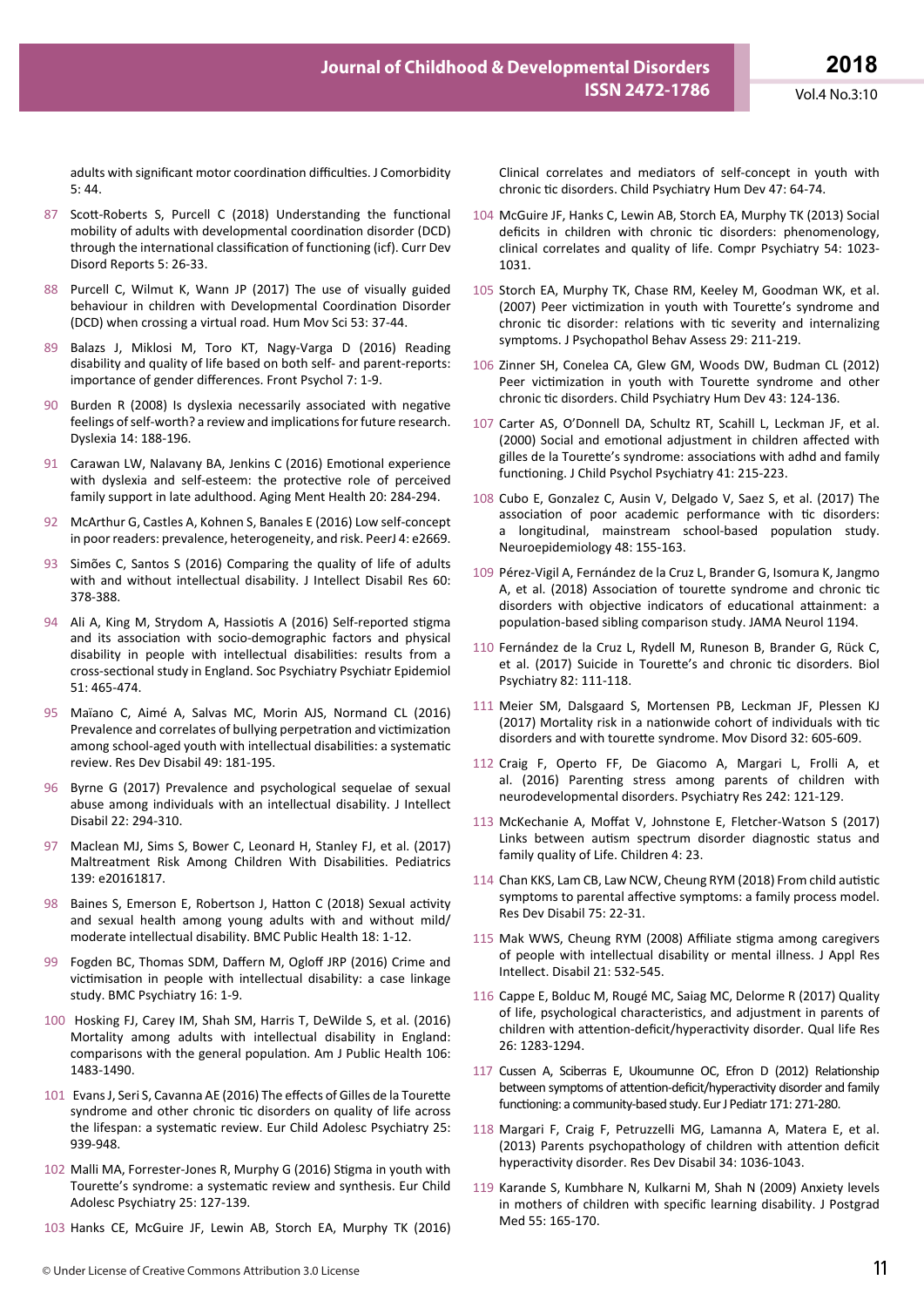- 120 Snowling MJ, Muter V, Carroll J (2007) Children at family risk of dyslexia: a follow-up in early adolescence. J Child Psychol Psychiatry Allied Discip 48: 609-618.
- 121 Bonifacci P, Montuschi M, Lami L, Snowling MJ (2014) Parents of children with dyslexia: cognitive, emotional and behavioural profile. Dyslexia 20: 175-190.
- 122 Caples M, Sweeney J (2011) Quality of life: a survey of parents of children/adults with an intellectual disability who are availing of respite care. Br J Learn Disabil 39: 64-72.
- 123 McFelea JT, Raver S (2012) Quality of life of families with children who have severe developmental disabilities: a comparison based on child residence. Phys Disabil Educ Relat Serv 31: 3-17.
- 124 Fairthorne J, de Klerk N, Leonard H (2016) Brief report: burden of care in mothers of children with autism spectrum disorder or intellectual disability. J Autism Dev Disord 46: 1103-1109.
- 125 Fairthorne J, Jacoby P, Bourke J, de Klerk N, Leonard H (2015) Onset of maternal psychiatric disorders after the birth of a child with intellectual disability: a retrospective cohort study. J Psychiatr Res 61: 223-230.
- 126 Fairthorne J, De Klerk N, Leonard H (2015) Health of mothers of children with intellectual disability or autism spectrum disorder: a review of the literature. Med Res Arch 3: 1-21.
- 127 Jalenques I, Auclair C, Morand D, Legrand G, Marcheix M, et al. (2017) Health-related quality of life, anxiety and depression in parents of adolescents with Gilles de la Tourette syndrome: a controlled study. Eur Child Adolesc Psychiatry 26: 603-617.
- 128 Takahashi M, Adachi M, Takayanagi N, Yasuda S, Tanaka M, et al. (2017) Coordination difficulties in preschool-aged children are associated with maternal parenting stress: a community-based cross-sectional study. Res Dev Disabil 70: 11-21.
- 129 Kim Y, Kim B, Chang JS, Kim BN, Cho SC, et al. (2014) Parental quality of life and depressive mood following methylphenidate treatment of children with attention-deficit hyperactivity disorder. Psychiatry Clin Neurosci 68: 506-514.
- 130 Green L (2013) The well-being of siblings of individuals with autism. ISRN Neurol 2013: 1-7.
- 131 Biederman J, Faraone SV, Monuteaux MC (2002) Impact of exposure to parental attention-deficit hyperactivity disorder on clinical features and dysfunction in the offspring. Psychol Med 32: 817-827.
- 132 Murray C, Johnston C (2006) Parenting in mothers with and without attention-deficit/hyperactivity disorder. J Abnorm Psychol 115: 52-61.
- 133 Arnold EH, O'Leary SG, Edwards GH (1997) Father involvement and self-reported parenting of children with attention deficithyperactivity disorder. J Consult Clin Psychol 65: 337-342.
- 134 Chronis-Tuscano A, Raggi VL, Clarke TL, Rooney ME, Diaz Y, et al. (2008) Associations between maternal attention-deficit/ hyperactivity disorder symptoms and parenting. J Abnorm Child Psychol 36: 1237-1250.
- 135 Johnston C, Scoular DJ, Ohan JL (2004) Mothers' reports of parenting in families of children with symptoms of attention-deficit/ hyperactivity disorder: relations to impression management. Child Fam Behav Ther 26: 45-61.
- 136 Banks T, Ninowski JE, Mash EJ, Semple DL (2008) Parenting behavior and cognitions in a community sample of mothers with and without

symptoms of attention-deficit/hyperactivity disorder. J Child Fam Stud 17: 28-43.

- 137 Chen M, Johnston C (2007) Maternal inatention and impulsivity and parenting behaviors. J Clin Child Adol Psychol 36: 455.
- 138 Chronis AM, Lahey BB, Pelham WE, Williams SH, Baumann BL, et al. (2007) Maternal depression and early positive parenting predict future conduct problems in young children with attention-deficit/ hyperactivity disorder. Dev Psychol 43: 70-82.
- 139 Harold GT, Leve LD, Barrett D, Elam K, Neiderhiser JM, et al. (2013) Biological and rearing mother influences on child ADHD symptoms: Revisiting the developmental interface between nature and nurture. J Child Psychol Psychiatry 54: 1038-1046.
- 140 Molina BSG, Pelham WEJ, Cheong J, Marshal MP, Gnagy EM, et al. (2012) Childhood adhd and growth in adolescent alcohol use: the roles of functional impairments, adhd symptom persistence and parental knowledge. J Abnorm Psychol 121: 922-935.
- 141 Tung I, Brammer WA, Li JJ, Lee SS (2015) Parenting behavior mediates the intergenerational association of parent and child offspring ADHD symptoms. J Clin Child Adolesc Psychol 44: 787-799.
- 142 Walther CAP, Cheong J, Molina BSG, Pelham WEJ, Wymbs BTet al. (2012) Substance use and deliquency among adolescents with childhood adhd: the protective role of parenting. Psychol Addict Behav 26: 585-598.
- 143 Wang CH, Mazursky-Horowitz H, Chronis-Tuscano A (2014) Delivering evidence-based treatments for child attention-deficit/ hyperactivity disorder (ADHD) in the context of parental ADHD. Curr Psychiatry Rep 16: 474.
- 144 Vostanis P, Graves A, Meltzer H, Goodman R, Jenkins R, et al. (2006) Relationship between parental psychopathology, parenting strategies and child mental health: findings from the GB national study. Soc Psychiatry Psychiatr Epidemiol 41: 509-514.
- 145 Gibbs J, Appleton J, Appleton R (2007) Dyspraxia or developmental coordination disorder? unravelling the enigma. Arch Dis Child 92: 534-539.
- 146 Bishop DVM (2000) Why is it so hard to reach agreement on terminology? the case of developmental language disorder (DLD). Int J Lang Commun Disord 52: 671-680.
- 147 American Psychiatric Association (2000) Diagnostic and statistical manual of mental disorders (4th Edn), Washington, DC.
- 148 Henderson SE, Sugden DA, Barnett AL (2007) Movement Assessment Battery for Children-2 (2nd Edn). London, UK: The Psychological Corporation.
- 149 Bruininks RH, Bruininks BD (2005) BOT2: Bruininks-Oseretsky Test of Motor Proficiency (2nd Edn). Minnneapolis, MN, USA: Pearson Assessments.
- 150 Wilson BN, Kaplan BJ, Crawford SG, Campbell A, Dewey D (2000) Reliability and validity of a parent questionnaire on childhood motor skills. Am J Occup Ther 54: 484-493.
- 151 https://www.pearsonclinical.co.uk/Psychology/ ChildCognitionNeuropsychologyandLanguage/ ChildPerceptionandVisuomotorAbilities/MABC-2/Resources/ LeedsConsensus06.pdf
- 152 Maunch D, Pfefferle S, Booker C, Pustell M, Levin J (2011) Report on state services to individuals with autism spectrum disorders (ASD). Cambridge, MA.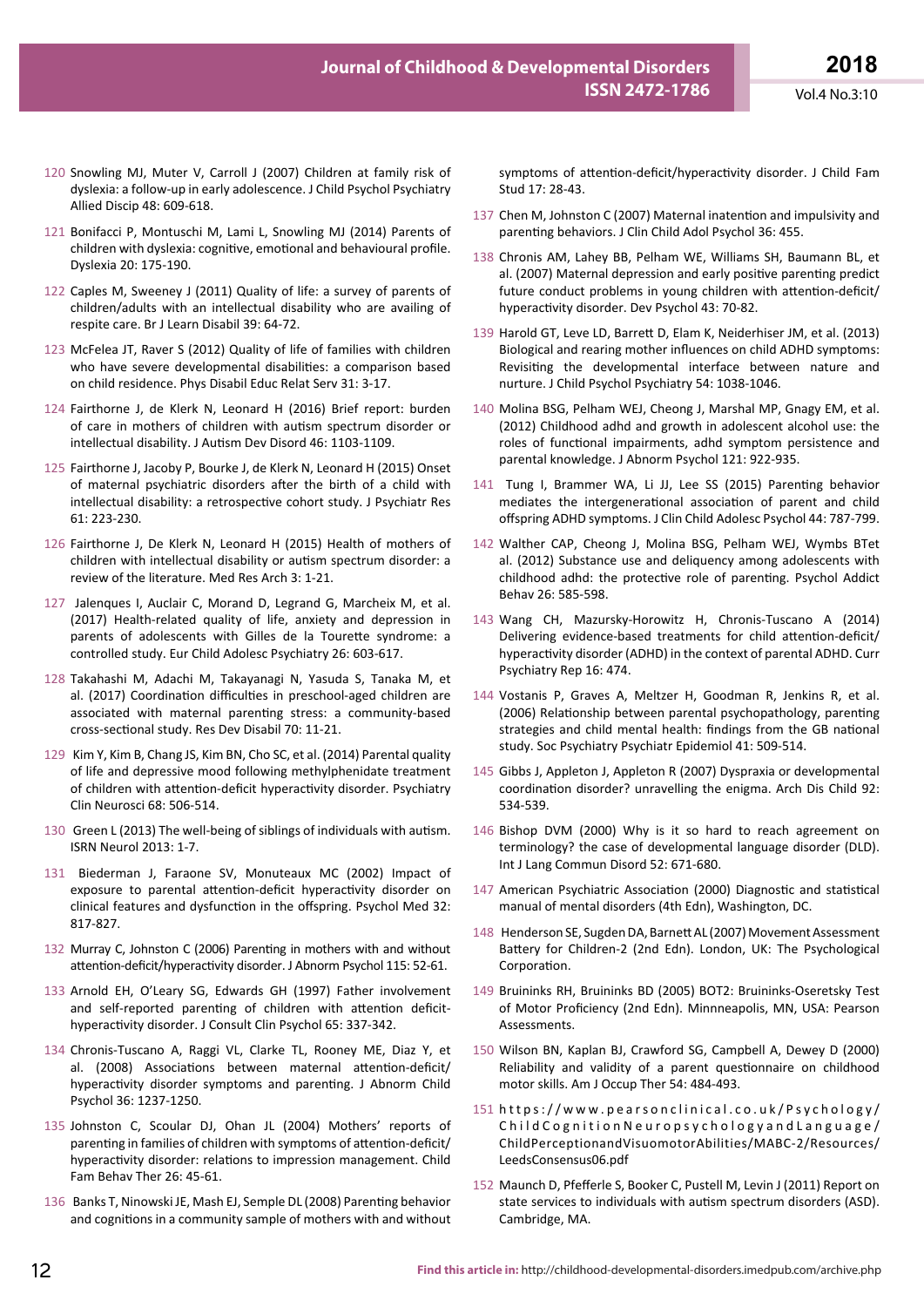- 153 Barry CL, Epstein AJ, Marcus SC, Kennedy-Hendricks A, Candon MK, et al. (2017) Effects of state insurance mandates on health care use and spending for autism spectrum disorder. Health Aff 36: 1754-1761.
- 154 Kirkovski M, Enticott PG, Fitzgerald PB (2013) A review of the role of female gender in autism spectrum disorders. J Autism Dev Disord 43: 2584-2603.
- 155 Van Wijngaarden-Cremers PJM, Van Eeten E, Groen WB, Van Deurzen PA, Oosterling IJ, et al. (2014) Gender and age differences in the core triad of impairments in autism spectrum disorders: a systematic review and meta-analysis. J Autism Dev Disord 44: 627- 635.
- 156 Dean M, Harwood R, Kasari C (2017) The art of camouflage: gender differences in the social behaviors of girls and boys with autism spectrum disorder. Autism 21: 678-689.
- 157 Jo H, Schieve LA, Rice CE, Yeargin-Allsopp M, Tian LH, et al. (2015) Age at autism spectrum disorder (ASD) diagnosis by race, ethnicity, and primary household language among children with special health care needs, united states, 2009-2010. Matern Child Health J 19: 1687-1697.
- 158 Begeer S, El Bouk S, Boussaid W, Terwogt MM, Koot HM (2009) Underdiagnosis and referral bias of autism in ethnic minorities. J Autism Dev Disord 39: 142-148.
- 159 Emerson E (2012) Deprivation, ethnicity and the prevalence of intellectual and developmental disabilities. J Epidemiol Community Health 66: 218-224.
- 160 Levy SE, Giarelli E, Lee LC, Schieve LA, Kirby RS, et al. (2010) Autism spectrum disorder and co-occurring developmental, psychiatric, and medical conditions among children in multiple populations of the United States. J Dev Behav Pediatr 31: 267-275.
- 161 Gillberg C, Fernell E (2014) Autism plus versus autism pure. J Autism Dev Disord 44: 3274-3276.
- 162 Nussbaum NL (2012) ADHD and female specific concerns: a review of the literature and clinical implications. J Atten Disord 16: 87-100.
- 163 Woolgar M, Baldock E (2015) Attachment disorders versus more common problems in looked after and adopted children: comparing community and expert assessments. Child Adolesc Ment Health 20: 34-40.
- 164 Buitelaar NJL, Ferdinand RF (2016) ADHD undetected in criminal adults. J Atten Disord 20: 270-278.
- 165 Mason K, Rowley K, Marshall CR, Atkinson JR, Herman R, et al. (2010) Identifying specific language impairment in deaf children acquiring British sign language: implications for theory and practice. Br J Dev Psychol 28: 33-49.
- 166 Bishop DVM, Whitehouse AJO, Watt HJ, Line EA (2008) Autism and diagnostic substitution: evidence from a study of adults with a history of developmental language disorder. Dev Med Child Neurol 50: 341-345.
- 167 Takara K, Kondo T, Kuba T (2015) How and why is autism spectrum disorder misdiagnosed in adult patients? - From diagnostic problem to management for adjustment. Ment Health Fam Med 11: 73-88.
- 168 McAvinue L, O'Keeffe F, McMackin D, Robertson IH (2005) Impaired sustained attention and error awareness in traumatic brain injury: implications for insight. Neuropsychol. Rehabil 15: 569-587.
- 169 Harrison AG, Edwards MJ, Armstrong I, Parker KCH (2010) An investigation of methods to detect feigned reading disabilities. Arch Clin Neuropsychol 25: 89-98.
- 170 Tucha L, Fuermaier ABM, Koerts J, Groen Y, Thome J (2015) Detection of feigned attention deficit hyperactivity disorder. J Neural Transm 122: 123-134.
- 171 Cartwright J, Lasser J, Gottlieb MC (2017) To code or not to code: some ethical conflicts in diagnosing children. Pract Innov 2: 195-206.
- 172 McDowell M, O'Keeffe M (2012) Public services for children with special needs: discrimination by diagnosis? J Paediatr Child Health 48: 2-5.
- 173 Elsabbagh M, Divan G, Koh YJ, Kim YS, Kauchali S, et al. (2012) Global prevalence of autism and other pervasive developmental disorders. Autism Res 5: 160-179.
- 174 Hansen SN, Schendel DE, Parner ET (2015) Explaining the increase in the prevalence of autism spectrum disorders: the proportion attributable to changes in reporting practices. JAMA Pediatr 169: 56-62.
- 175 Akinbami LJ, Liu X, Pastor PN, Reuben CA (2011) Attention deficit hyperactivity disorder among children aged 5-17 years in the United States 1998-2009. NCHS Data Brief 70: 1-8.
- 176 Rydell M, Lundström S, Gillberg C, Lichtenstein P, Larsson H (2018) Has the attention deficit hyperactivity disorder phenotype become more common in children between 2004 and 2014? Trends over 10 years from a Swedish general population sample. J Child Psychol Psychiatry 59: 863-871.
- 177 Wilson BN, Neil K, Kamps PH, Babcock S (2013) Awareness and knowledge of developmental co-ordination disorder among physicians, teachers and parents. Child Care Health Dev 39: 296-300.
- 178 Price GR, Ansari D (2013) Dyscalculia: characteristics, causes, and treatments. Numeracy 6: 2.
- 179 Green JL, Rinehart N, Anderson V, Efron D, Nicholson JM, et al. (2016) Association between autism symptoms and family functioning in children with attention-deficit/hyperactivity disorder: a communitybased study. Eur Child Adolesc Psychiatry 25: 1307-1318.
- 180 Hanson E, Cerban BM, Slater CM, Caccamo LM, Bacic J, et al. (2013) Brief report: prevalence of attention deficit/hyperactivity disorder among individuals with an autism spectrum disorder. J Autism Dev Disord 43: 1459-1464.
- 181 Landgren M, Pettersson R, Kjellman B, Gillberg C (1996) ADHD, DAMP and other neurodevelopmental/ psychiatric disorders in 6-year-old children: epidemiology and co-morbidity. Dev Med Child Neurol 38: 891-906.
- 182 Tal Saban M, Ornoy A, Parush S (2014) Executive function and attention in young adults with and without developmental coordination disorder - a comparative study. Res Dev Disabil 35: 2644-2650.
- 183 Ghaziuddin M, Butler E, Tsai L, Ghaziuddin N (1994) Is clumsiness a marker for asperger syndrome? J Intellect Disabil Res 38: 519-527.
- 184 Ghaziuddin M, Butler E (1998) Clumsiness in autism and asperger syndrome: a further report. J Intellect Disabil Res 42: 43-48.
- 185 Flapper BCT, Schoemaker MM (2013) Developmental coordination disorder in children with specific language impairment: co-morbidity and impact on quality of life. Res Dev Disabil 34: 756-763.
- 186 Crawford SG, Kaplan BJ, Dewey D (2006) Effects of coexisting disorders on cognition and behavior in children with ADHD. J Atten Disord 10: 192-199.
- 187 Magán-Maganto M, Bejarano-Martín Á, Fernández-Alvarez C, Narzisi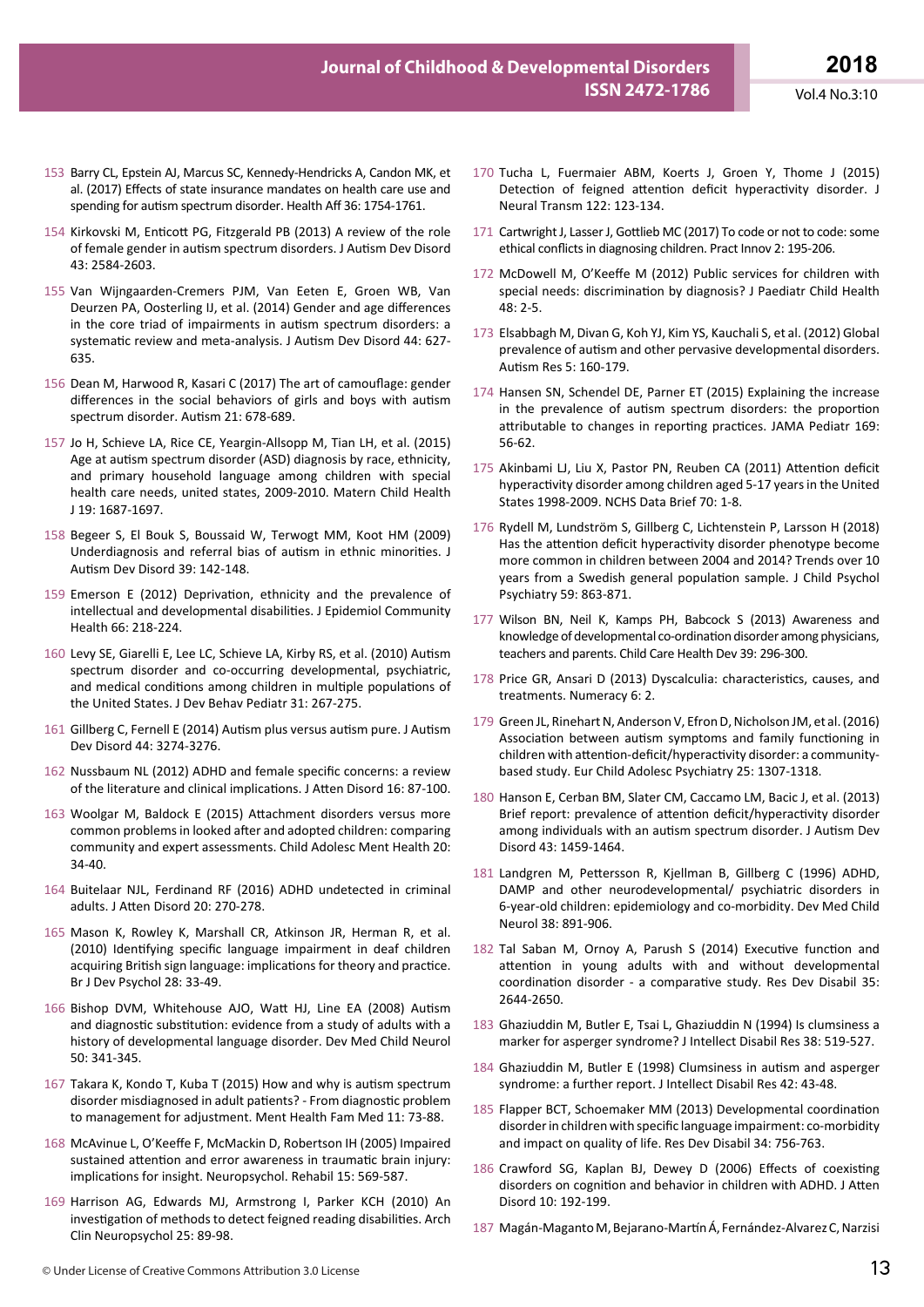A, García-Primo P, et al. (2017) Early detection and intervention of ASD: a European overview. Brain Sci 7: E159.

- 188 Chronis-Tuscano A, Wang CH, Strickland J, Almirall D, Stein MA (2016) Personalized treatment of mothers with ADHD and their young at-risk children: A SMART pilot. J Clin Child Adolesc Psychol 45: 510-521.
- 189 Ford T, Vostanis P, Meltzer H, Goodman R (2007) Psychiatric disorder among British children looked after by local authorities : comparison with children living in private households. Br J Psychiatry 190: 319-325.
- 190 Paget A, Parker C, Heron J, Logan S, Henley W, et al. (2018) Which children and young people are excluded from school? Findings from a large British birth cohort study, the Avon Longitudinal Study of Parents and Children (ALSPAC). Child Care Health Dev 44: 285-296.
- 191 Ashworth S (2016) Autism is underdiagnosed in prisoners. BMJ 353: 1-2.
- 192 Holtmann M, Becker K, Kentner-Figura B, Schmidt MH (2004) Increased frequency of rolandic spikes in ADHD children. Epilepsia 45: 564-566.
- 193 Kim EH, Yum MS, Kim HW, Ko TS (2014) "Attention-deficit/ hyperactivity disorder and attention impairment in children with benign childhood epilepsy with centrotemporal spikes. Epilepsy Behav 37: 54-58.
- 194 Smith AB, Bajomo O, Pal DK (2015) A meta-analysis of literacy and language in children with rolandic epilepsy. Dev Med Child Neurol 57: 1019-1026.
- 195 Kirby A, Williams N, Koelewijn L, Brindley LM, Muthukumaraswamy SD, et al. (2017) Benign childhood epilepsy with centrotemporal spikes (BECTS) and developmental co-ordination disorder. Epilepsy Behav 72: 122-126.
- 196 Canavese C, Rigardetto R, Viano V, Vittorini R, Bassi B, et al. (2007) Are dyslexia and dyscalculia associated with Rolandic epilepsy? A short report on ten Italian patients. Epileptic Disord 9: 432-436.
- 197 Piccinelli P, Borgatti R, Aldini A, Bindelli D, Ferri M, et al. (2008) Academic performance in children with rolandic epilepsy. Dev Med Child Neurol 50: 353-356.
- 198 Clarke T, Strug LJ, Murphy PL, Bali B, Carvalho J, et al. (2007) High risk of reading disability and speech sound disorder in Rolandic epilepsy families: case-control study. Epilepsia 48: 2258-2265.
- 199 Kinnear SH, Link BG, Ballan MS, Fischbach RL (2016) Understanding the experience of stigma for parents of children with autism spectrum disorder and the role stigma plays in families' lives. J Autism Dev Disord 46: 942-953.
- 200 Russell G, Norwich B (2012) Dilemmas, diagnosis and destigmatization: parental perspectives on the diagnosis of autism spectrum disorders. Clin Child Psychol Psychiatry 17: 229-245.
- 201 Coon ER, Quinonez RA, Moyer VA, Schroeder AR (2014) Overdiagnosis: How our compulsion for diagnosis may be harming children. Pediatrics 134: 1013-1023.
- 202 Shtayermman O (2009) An exploratory study of the stigma associated with a diagnosis of asperger's syndrome: the mental health impact on the adolescents and young adults diagnosed with a disability with a social nature. J Hum Behav Soc Environ 19: 298-313.
- 203 Baird G, Simonoff E, Pickles A, Chandler S, Loucas T, et al. (2006) Prevalence of disorders of the autism spectrum in a population cohort of children in South Thames: the Special Needs and Autism Project (SNAP). Lancet 368: 210-215.
- 204 Baron-Cohen S, Scott FJ, Allison C, Williams J, Bolton P, et al. (2009) Prevalence of autism-spectrum conditions: UK school-based population study. Br J Psychiatry 194: 500-509.
- 205 Brugha T, McManus S, Bankart J, Scott F, Purdon S, et al. (2011) Epidemiology of autism spectrum disorders in adults in the community in England. Arch Gen Psychiatry 68: 459-466.
- 206 Latif AHA, Williams WR (2007) Diagnostic trends in autistic spectrum disorders in the South Wales valleys. Autism 11: 479-487.
- 207 Russell G, Rodgers LR, Ukoumunne OC, Ford T (2014) Prevalence of parent-reported ASD and ADHD in the UK: findings from the Millennium Cohort Study. J Autism Dev Disord 44: 31-40.
- 208 Dillenburger K, Jordan JA, McKerr L, Keenan M (2015) The millennium child with autism: early childhood trajectories for health, education and economic wellbeing. Dev Neurorehabil 18: 37-46.
- 209 CDC (2009) Prevalence of autism spectrum disorders autism and developmental disorders monitoring network, United States, 2006. Morb Mortal Wkly Rep 58: 1-20.
- 210 CDC (2012) Prevalence of autism spectrum disorders autism and developmental disabilities monitoring network, 14 sites, United States, 2008. Morb Mortal Wkly Rep 61: 1-19.
- 211 CDC (2014) Prevalence of autism spectrum disorder among children aged 8 years - autism and developmental disabilities monitoring network, 11 sites, United States, 2010. Morb Mortal Wkly Rep 63: 1-21.
- 212 Christensen DL, Baio J, Braun KVN, Bilder D, Charles JM, et al. (2016) Prevalence and characteristics of autism spectrum disorder among children aged 8 years - autism and developmental disabilities monitoring network, 11 Sites, United States, 2012. Morb Mortal Wkly Rep 65: 1-23.
- 213 Perou R, Bitsko RH, Blumberg SJ, Pastor P, Ghandour RM, et al. (2013) Mental health surveillance among children--United States, 2005-2011. Morb Mortal Wkly Rep 62: 1-35.
- 214 Rice C, Nicholas J, Baio J, Pettygrove S, Lee LC, et al. (2010) Changes in autism spectrum disorder prevalence in 4 areas of the United States. Disabil Health J 3: 186-201.
- 215 Windham GC, Anderson MC, Croen LA, Smith KS, Collins J, et al. (2011) Birth prevalence of autism spectrum disorders in the San Francisco Bay area by demographic and ascertainment source characteristics. J Autism Dev Disord 41: 1362-1372.
- 216 Zahorodny W, Shenouda J, Howell S, Rosato NS, Peng B, et al. (2014) Increasing autism prevalence in metropolitan New Jersey. Autism 18: 117-126.
- 217 Ford T, Goodman R, Meltzer H (2003) The British child and adolescent mental health survey 1999: The prevalence of DSM-IV disorders. J Am Acad Child Adolesc Psychiatry 42: 1203-1211.
- 218 Green H, McGinnity Á, Meltzer H, Ford T, Goodman R (2005) Mental health of children and young people in Great Britain 2004: Summary Report.
- 219 Holden SE, Jenkins-Jones S, Poole CD, Morgan CL, Coghill D, et al. (2013) The prevalence and incidence, resource use and financial costs of treating people with attention deficit/hyperactivity disorder (ADHD) in the United Kingdom (1998 to 2010). Child Adolesc Psychiatry Ment Health 7: 1-13.
- 220 McCarthy S, Wilton L, Murray ML, Hodgkins P, Asherson P, et al. (2012) The epidemiology of pharmacologically treated attention deficit hyperactivity disorder (ADHD) in children, adolescents and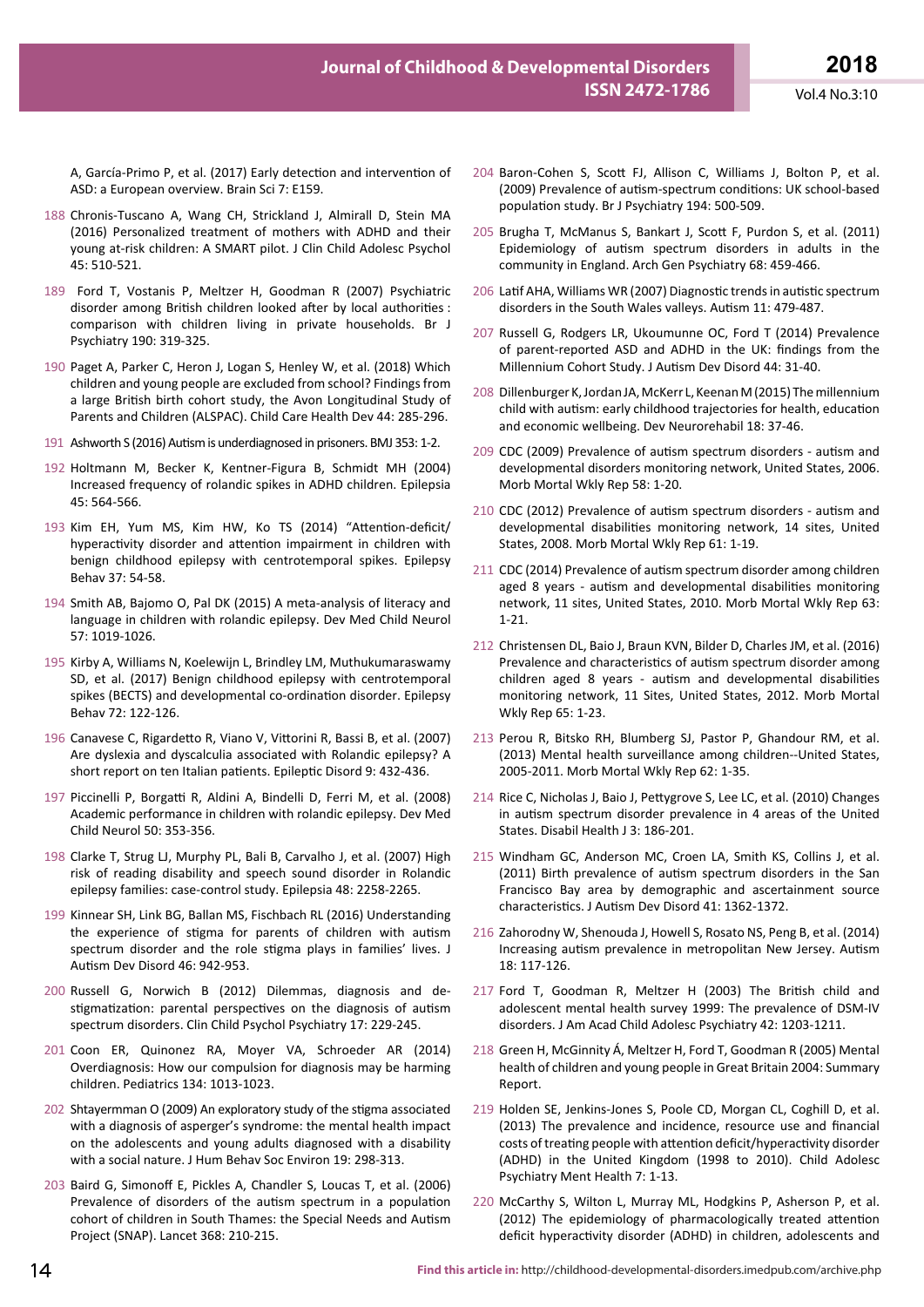Vol.4 No.3:10

adults in UK primary care. BMC Pediatr 12: 78.

- 221 Gimpel GA, Kuhn BR (2000) Maternal report of attention deficit hyperactivity disorder symptoms in preschool children. Child Care Heal Dev 26: 163-176.
- 222 Heiligenstein E, Conyers LM, Ms ARB, Smith A, Heiligenstein E, et al. (1998) Preliminary normative data on DSM-IV attention deficit hyperactivity disorder in college students. J Am Coll Heal 48: 185-188.
- 223 Keenan K, Shaw DS, Walsh B, Delliquadri E, Giovannelli J (1997) DSM-III-R disorders in preschool children from low-income families. J Am Acad Child Adolesc Psychiatry 36: 620-627.
- 224 Lavigne JV, Gibbons RD, Christoffel KK, Arend R, Rosenbaum D, et al. (1996) Prevalence rates and correlates of psychiatric disorders among preschool children. J Am Acad Child Adolesc Psychiatry 35: 204-214.
- 225 Lavigne JV, LeBailly SA, Hopkins J, Gouze KR, Binns HJ (2009) The prevalence of ADHD, ODD, depression, and anxiety in a community sample of 4-year-olds. J Clin Child Adolesc Psychol 38: 315-328.
- 226 McConaughy SH, Achenbach TM (1994) Comorbidity of empirically based syndromes in matched general population and clinical samples. J Child Psychol Psychiatry 35: 1141-1157.
- 227 Murphy K, Barkley RA (1996) Prevalence of DSM-IV symptoms of ADHD in adult licensed drivers: Implications for clinical diagnosis. J Atten Disord 1: 147-161.
- 228 Neuman RJ, Sitdhiraksa N, Reich W, Ji THC, Joyner CA, et al. (2005) Estimation of prevalence of DSM-IV and latent class-defined ADHD subtypes in a population-based sample of child and adolescent twins. Twin Res Hum Genet 8: 392-401.
- 229 Nolan EE, Gadow KD, Sprafkin J (2001) Teacher reports of DSM-IV ADHD, ODD, and CD symptoms in schoolchildren. J Am Acad Child Adolesc Psychiatry 40: 241-249.
- 230 Ramtekkar U, Reiersen AM, Todorov AA, Todd RD (2010) Sex and age differences in attention-deficit/hyperactivity disorder symptoms and diagnoses: Implications for DSM-IV and ICD-11. J Am Acad Child Adolesc Psychiatry 49: e1-e3.
- 231 Carlson CL, Tamm L, Gaub M (1997) Gender differences in children with ADHD, ODD, and co-occurring ADHD/ODD identified in a school population. J Am Acad Child Adolesc Psychiatry 36: 1706-1714.
- 232 Rasmussen ER, Neuman RJ, Heath AC, Levy F, Hay DA, et al. (2004) Familial clustering of latent class and DSM-IV defined attentiondeficit / hyperactivity disorder (ADHD) subtypes. J Child Psychol Psychiatry 45: 589-598.
- 233 Rowland AS, Skipper BJ, Umbach DM, Rabiner DL, Campbell RA, et al. (2015) The prevalence of ADHD in a population-based sample. J Atten Disord 19: 741-754.
- 234 Shaffer D, Fisher P, Dulcan MK, Davies M, Piacentini J, et al. (1996) The NIMH diagnostic interview schedule for children version 2.3 (DISC- 2.3): description, acceptability, prevalence rates, and performance in the MECA study. J Am Acad Child Adolesc Psychiatry 35: 865-877.
- 235 Todd RD, Rasmussen ER, Neuman RJ, Reich W, Hudziak JJ, et al. (2001) Familiality and heritability of subtypes of attention deficit hyperactivity disorder in a population sample of adolescent female twins. Am J Psychiatry 158: 1891-1898.
- 236 Wolraich ML, Hannah JN, Pinnock TY, Baumgaertel A, Brown J (1996) Comparison of diagnostic criteria for attention-deficit

hyperactivity disorder in a county-wide sample. J Am Acad Child Adolesc Psychiatry 35: 319-324.

- 237 Wolraich ML, Hannah JN, Baumgaertel A, Feurer ID (1998) Examination of DSM-IV criteria for attention deficit/hyperactivity disorder in a county-wide sample. J Dev Behav Pediatr 19: 162-168.
- 238 Wolraich ML, McKeown RE, Visser SN, Bard D, Cuffe S, et al. (2014) The prevalence of ADHD: its diagnosis and treatment in four school districts across two states. J Atten Disord 18: 563-575.
- 239 Costello JE, Angold A, Burns BJ (1996) The great smoky mountains study of youth goals, design, methods, and the prevalence of DSM-III-R disorders. JAMA Psychiatry 53: 1129-1136.
- 240 Costello J, Mustillo ES, Erkanli A, Keeler G, Angold A (2003) Prevalence and development of psychiatric disorders in childhood and adolescence. Arch Gen Psychiatry 60: 837-844.
- 241 DuPaul GJ, Schaughency EA, Weyandt LL, Tripp G, Kiesner J, et al. (2001) Self-report of ADHD symptoms in university students. J Learn Disabil 34: 370-379.
- 242 Earls F (1982) Application of DSM-lll in an epidemiological study of preschool children. Am J Psychiatry 139: 242-243.
- 243 Egger HL, Angold A (2006) Common emotional and behavioral disorders in preschool children: Presentation, nosology, and epidemiology. J Child Psychol Psychiatry Allied Discip 47: 313-337.
- 244 Faraone SV, Biederman J (2005) What is the prevalence of adult adhd? Results of a population screen of 966 adults. J Atten Disord 9: 384-391.
- 245 Froehlich TE, Lanphear BP, Epstein JN, Barbaresi WJ, Katusic SK, et al. (2007) Prevalence, recognition, and treatment of attentiondeficit/hyperactivity disorder in a national sample of US children. Arch Pediatr Adolesc Med 161: 857-864.
- 246 Gaub M, Carlson CL (1997) Behavioral characteristics of DSM-IV ADHD subtypes in a school-based population. J Abnorm Child Psychol 25: 103-111.
- 247 Lingam R, Hunt L, Golding J, Jongmans M, Emond A (2009) Prevalence of developmental coordination disorder using the DSM-IV at 7 years of age: a UK population-based study. Pediatrics 123: e693-e700.
- 248 Valentini NC, Olivera MA, Pangelinan MM, Whitall J, Clark JE (2017) Can the MABC discriminate and predict motor impairment? A comparison of Brazilian and North American children. Int J Ther Rehabil 24: 3.
- 249 Lindsay G, Strand S (2016) Children with language impairment: prevalence, associated difficulties, and ethnic disproportionality in an english population. Front Educ 1: 2.
- 250 Stevenson J, Richman N (1976) The prevalence of language delay in a population of three-year-old children and its association with general retardation. Dev Med Child Neurol 18: 431-441.
- 251 Tomblin JB, Records NL, Buckwalter P, Zhang X, Smith E, et al. (1997) Prevalence of specific language impairment in kindergarten children. J Speech Lang Hear Res 40: 1245-1260.
- 252 Lewis C, Hitch GJ, Walker P (1994) The prevalence of specific arithmetic difficulties and specific reading difficulties in 9‐ to 10‐ year‐old boys and girls. J Child Psychol Psychiatry 35: 283-292.
- 253 Badian NA (1983) Dyscalculia and nonverbal disorders of learning. In: Progress in learning disabilities (Myklebust HR Edn). New York: Ulverscroft 5: 235-264.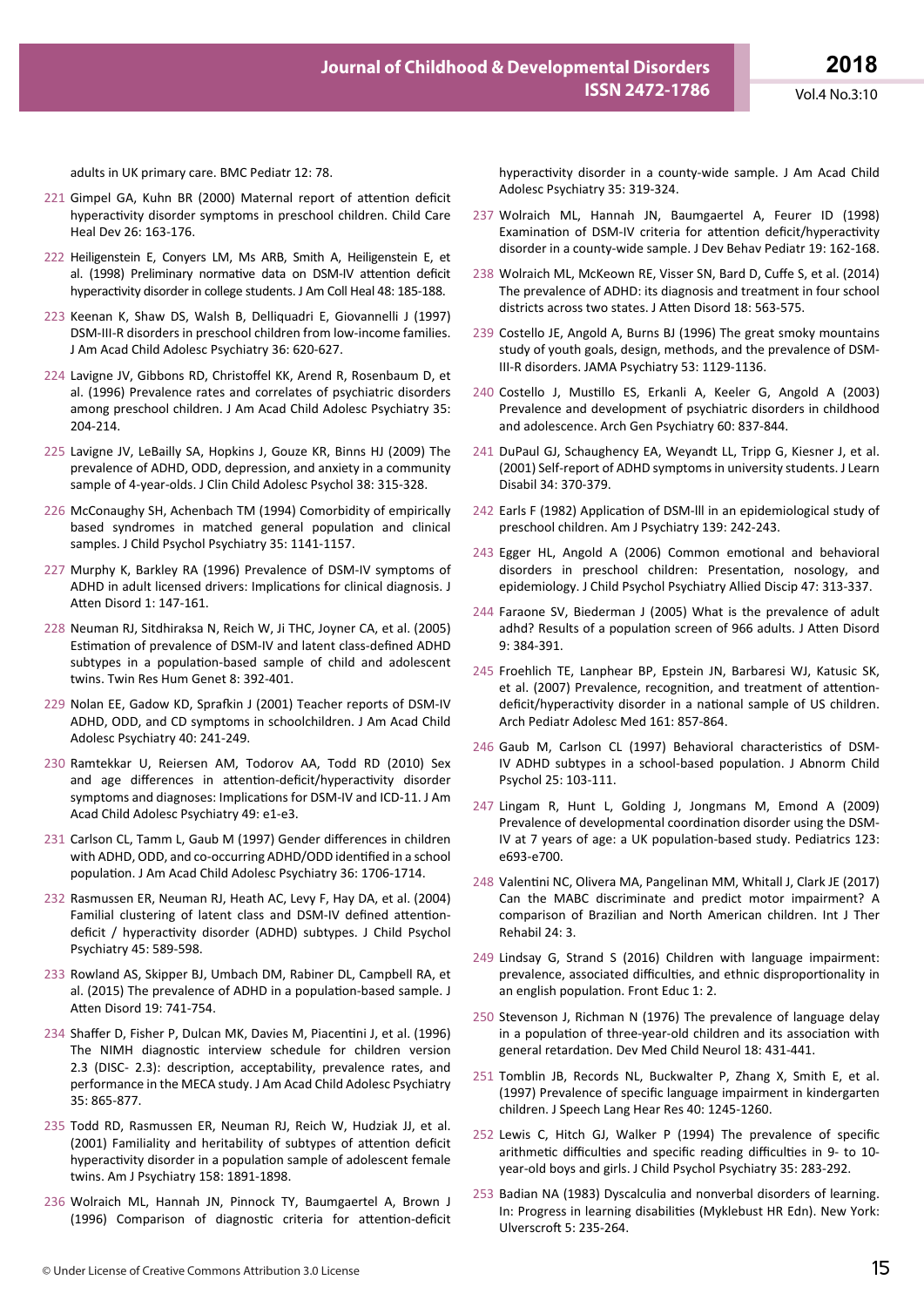- 254 Badian NA (1999) Persistent arithmetic, reading, or arithmetic and reading disability. Ann Dyslexia 49: 43-70.
- 255 Rutter M, Tizard J, Yule W, Graham P, Whitmore K (1976) Isle of wight studies, 1964-1974. Psychol Med 6: 313-332.
- 256 Yule W, Rutter M, Berger M, Thompson J (1974) Over- and underachievement in reading: distribution in the general population. Br J Educ Psychol 44: 1-12.
- 257 Lindgren SD, De Renzi E, Riehman LC (1985) Cross-national comparisons of developmental dyslexia in Italy and the United States. Child Dev 56: 1404-1417.
- 258 Shaywitz SE, Shaywitz BA, Fletcher JM, Escobar MD (1990) Prevalence of reading disability in boys and girls: results of the connecticut longitudinal study. J Am Med Assoc 264: 998-1002.
- 259 Roeleveld N, Zielhuis GA (1997) The prevalence of mental retardation: a critical review of recent literature. Dev Med Child Neurol 39: 125-132.
- 260 Simonoff E, Pickles A, Chadwick O, Gringras P, Wood N, et al. (2006) The Croydon assessment of learning study: prevalence and educational identification of mild mental retardation. J Child Psychol Psychiatry Allied Discip 47: 828-839.
- 261 https://www.gov.uk/government/statistics/special-educationalneeds-in-england-january-2017
- 262 Kraus L (2017) 2016 disability statistics annual report. Durham, USA.
- 263 Croen LA, Grether JK, Selvin S (2001) The epidemiology of mental retardation of unknown cause. Pediatrics 107: e86-e86.
- 264 CDC (1996) State-specific rates of mental retardation United States, 1993. Morb Mortal Wkly Rep 45: 61-65.
- 265 Bhasin TK, Brocksen S, Avchen RN, Van Naarden Braun K (2006) Prevalence of four developmental disabilities among children aged 8 years - Metropolitan Atlanta Developmental Disabilities Surveillance Program, 1996 and 2000. Morb Mortal Wkly Rep 55: 1-9.
- 266 Boyle CA, Yeargin-Allsopp M, Doernberg NS, Holmgreen P, Murphy CC, et al. (1996) Prevalence of selected developmental disabilities in children 3-10 years of age: the Metropolitan Atlanta Developmental Disabilities Surveillance Program, 1991. Morb Mortal Wkly Rep 45: 1-14.
- 267 Van Naarden Braun K, Christensen D, Doernberg N, Schieve L, Rice C, et al. (2015) Trends in the prevalence of autism spectrum disorder, cerebral palsy, hearing loss, intellectual disability, and vision impairment, metropolitan Atlanta, 1991-2010. PLoS One 10: 1-21.
- 268 Scharf JM, Miller LL, Mathews CA, Ben-Shlomo Y (2012) Prevalence of tourette syndrome and chronic tics in the population-based avon longitudinal study of parents and children cohort. J Am Acad Child Adolesc Psychiatry 51: 192-201.
- 269 Hornsey H, Banerjee S, Zeitlin H, Robertson M (2001) The prevalence of tourette syndrome in 13-14-year-olds in mainstream schools. J Child Psychol Psychiatry 42: 1035-1039.
- 270 Mason A, Banerjee S, Eapen V, Zeitlin H, Robertson MM (1998) The prevalence of tourette syndrome in a mainstream school population. Dev Med Child Neurol 40: 292-296.
- 271 CDC (2009) Prevalence of diagnosed tourette syndrome in persons aged 6-17 Years --- United States, 2007. Morb Mortal Wkly Rep 58: 581-585.
- 272 Comings DE, Himes JA, Comings BG (1990) An epidemiologic study of tourette's syndrome in a single school district. J Clin Psychiatry 51: 463-469.
- 273 Gadow KD, Nolan EE, Sprafkin J, Schwartz J (2002) Tics and psychiatric comorbidity in children and adolescents. Dev Med Child Neurol 44: 330-338.
- 274 Kurlan R, McDermott MP, Deeley C, Como PG, Brower C, et al. (2001) Prevalence of tics in schoolchildren and association with placement in special education. Neurology 57: 1383-1388.
- 275 Snider LA, Seligman LD, Ketchen BR, Levitt SJ, Bates LR, et al. (2002) Tics and problem behaviors in schoolchildren: Prevalence, characterization, and associations. Pediatrics 110: 331-336.
- 276 Peterson BS, Pine DS, Cohen P, Brook JS (2001) Prospective, longitudinal study of tic, obsessive-compulsive, and attentiondeficit/hyperactivity disorders in an epidemiological sample. J Am Acad Child Adolesc Psychiatry 40: 685-695.
- 277 Burd L, Kerbeshian J, Wikenheiser M, Fisher W (1986) A prevalence study of gilles de la tourette syndrome in North Dakota school-age children. J Am Acad Child Psychiatry 25: 552-553.
- 278 Sinzig J, Walter D, Doepfner M (2009) Attention deficit/hyperactivity disorder in children and adolescents with autism spectrum disorder: symptom or syndrome? J Atten Disord 13: 117-126.
- 279 Yoshida Y, Uchiyama T (2004) The clinical necessity for assessing attention deficit/hyperactivity disorder (AD/HD) symptoms in children with high-functioning pervasive developmental disorder (PDD). Eur Child Adolesc Psychiatry 13: 307-314.
- 280 Charman T, Ricketts J, Dockrell JE, Lindsay G, Palikara O (2015) Emotional and behavioural problems in children with language impairments and children with autism spectrum disorders. Int J Lang Commun Disord 50: 84-93.
- 281 De Bruin EI, Ferdinand EI, Meester S, De Nijs PFA, Verheij F (2007) High rates of psychiatric co-morbidity in PDD-NOS. J Autism Dev Disord 37: 877-886.
- 282 Gadow KD, Devincent CJ, Pomeroy J, Azizian A (2004) Psychiatric symptoms in preschool children with PDD and clinic and comparison samples. J Autism Dev Disord 34: 379-393.
- 283 Ghaziuddin M, Weidmer-Mikhail E, Ghaziuddin N (1998) Comorbidity of asperger syndrome: a preliminary report. J Intellect Disabil Res 42: 279-283.
- 284 Goldstein S, Schwebach AJ (2004) The comorbidity of pervasive developmental disorder and attention deficit hyperactivity disorder: results of a retrospective chart review. J Autism Dev Disord 34: 329- 339.
- 285 Lee DO, Ousley OY (2006) Attention-deficit hyperactivity disorder symptoms in a clinic sample of children and adolescents with pervasive developmental disorders. J Child Adolesc Psychopharmacol 16: 737-746.
- 286 Leyfer OT, Folstein SE, Bacalman S, Davis NO, Dinh E, et al. (2006) Comorbid psychiatric disorders in children with autism: interview development and rates of disorders. J Autism Dev Disord 36: 849- 861.
- 287 Mpaka DM, Okitundu DLEA, Ndjukendi AO, N'situ AM, Kinsala SY, et al. (2016) Prevalence and comorbidities of autism among children referred to the outpatient clinics for neurodevelopmental disorders. Pan Afr Med J 25: 82.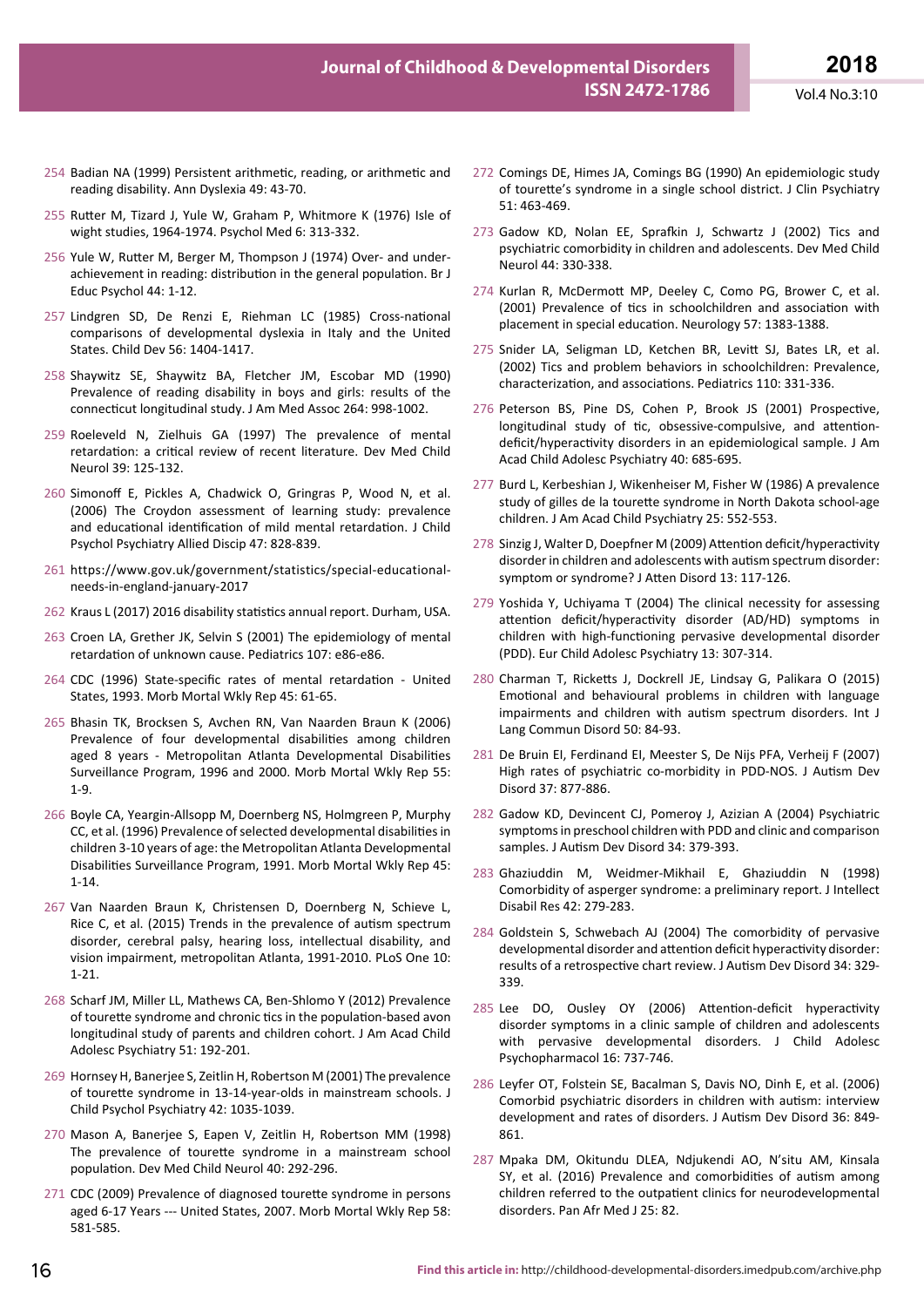al. (2006) Co-existing psychiatric problems in ADHD in the ADORE

- 288 Green D, Charman T, Pickles A, Chandler S, Loucas T, et al. (2009) Impairment in movement skills of children with autistic spectrum disorders. Dev Med Child Neurol 51: 311-316.
- 289 Kopp S, Beckung E, Gillberg C (2010) Developmental coordination disorder and other motor control problems in girls with autism spectrum disorder and/or attention-deficit/hyperactivity disorder. Res Dev Disabil 31: 350-361.
- 290 Pieters S, De Block K, Scheiris J, Eyssen M, Desoete A, et al. (2012) How common are motor problems in children with a developmental disorder: rule or exception? Child Care Health Dev 38: 139-145.
- 291 Sumner E, Leonard HC, Hill EL (2016) Overlapping phenotypes in autism spectrum disorder and developmental coordination disorder: a cross-syndrome comparison of motor and social skills. J Autism Dev Disord 46: 2609-2620.
- 292 Miyahara M, Tsujii M, Hori M, Nakanishi K, Kageyama H, et al. (1997) Brief report: motor incoordination in children with asperger syndrome and learning disabilities. J Autism Dev Disord 27: 595-603.
- 293 Bartak L, Rutter M, Cox A (1977) A comparative study of infantile autism and specific developmental receptive language disorder. III. Discriminant function analysis. J Autism Child Schizophr 7: 383-396.
- 294 Delobel-Ayoub M, Ehlinger V, Klapouszczak D, Maffre T, Raynaud JP, et al. (2015) Socioeconomic disparities and prevalence of autism spectrum disorders and intellectual disability. PLoS One 10: 1-13.
- 295 Idring S, Lundberg M, Sturm H, Dalman C, Gumpert C, et al. (2015) Changes in prevalence of autism spectrum disorders in 2001-2011: findings from the Stockholm youth cohort. J Autism Dev Disord 45: 1766-1773.
- 296 Kim YS, Leventhal BL, Koh YJ, Fombonne E, Laska E, et al. (2011) Prevalence of autism spectrum disorders in a total population sample. Am J Psychiatry 168: 904-912.
- 297 Williams E, Thomas K, Sidebotham H, Emond A (2008) Prevalence and characteristics of autistic spectrum disorders in the ALSPAC cohort. Dev Med Child Neurol 50: 672-677.
- 298 Kalyva E, Kyriazi M, Vargiami E, Zafeiriou DI (2016) A review of cooccurrence of autism spectrum disorder and tourette syndrome. Res Autism Spectr Disord 24: 39-51.
- 299 Canitano R, Vivanti G (2007) Tics and tourette syndrome in autism spectrum disorders. Autism 11: 19-28.
- 300 Larson K, Russ SA, Kahn RS, Halfon N (2011) Patterns of comorbidity, functioning, and service use for US children with ADHD, 2007. Pediatrics 127: 462-470.
- 301 Kadesjö B, Gillberg C (1998) Attention deficits and clumsiness in Swedish 7-year-old children. Dev Med Child Neurol 40: 796-804.
- 302 Kadesjö B, Gillberg C (2001) The comorbidity of ADHD in the general population of Swedish school-age children. J Child Psychol Psychiatry Allied Discip 42: 487-492.
- 303 Piek JP, Pitcher TM, Hay DA (1999) Motor coordination and kinaesthesis in boys with attention-deficit-hyperactivity disorder. Dev Med Child Neurol 41: 159-165.
- 304 Pitcher TM, Piek JP, Hay DA (2003) Fine and gross motor ability in males with ADHD. Dev Med Child Neurol 45: 525-535.
- 305 Tsui KW, Lai KYC, Lee MMC, Shea CKS, Tong LCT (2016) Prevalence of motor problems in children with attention deficit hyperactivity disorder in Hong Kong. Hong Kong Med J 22: 98-105.
- 306 Steinhausen HC, Nøvik TS, Baldursson G, Curatolo P, Lorenzo MJ, et
- cohort. Eur Child Adolesc Psychiatry 15: 25-30. 307 Spencer T, Biederman J, Harding M, Donnell DO, Wilens T, et al.
	- (1998) Disentangling the overlap between Tourette' s disorder and ADHD. J Child Psychol Psychiatry Allied Discip 39: 1037-1044.
	- 308 Czamara D, Tiesler CMT, Kohlböck G, Berdel D, Hoffmann B, et al. (2013) Children with ADHD symptoms have a higher risk for reading, spelling and math difficulties in the GINIplus and LISAplus cohort studies. PLoS One 8: e63859.
	- 309 Capano L, Minden D, Chen SX, Schachar RJ, Ickowicz A (2008) Mathematical learning disorder in school-age children with attention-deficit hyperactivity disorder. La Rev Can Psychiatr 53: 392-399.
	- 310 Monuteaux MC, Faraone SV, Herzig K, Navsaria N, Biederman J (2005) ADHD and dyscalculia. J Learn Disabil 38: 86-93.
	- 311 Germanò E, Gagliano A (2010) Comorbidity of ADHD and dyslexia. Dev Neuropsychol 35: 475-493.
	- 312 Willcutt EG, Pennington BF, Olson RK, DeFries JC (2007) Understanding comorbidity: a twin study of reading disability and attention-deficit/hyperactivity disorder. Am J Med Genet Part B Neuropsychiatr Genet 144: 709-714.
	- 313 Pauc R (2005) Comorbidity of dyslexia, dyspraxia, attention deficit disorder (ADD), attention deficit hyperactive disorder (ADHD), obsessive compulsive disorder (OCD) and Tourette's syndrome in children: a prospective epidemiological study. Clin Chiropr 8: 189- 198.
	- 314 Jacob P, Srinath S, Girimaji S, Seshadri S, Sagar J, et al. (2016) Comorbidity in attention-deficit hyperactivity disorder: a clinical study from india. East Asian Arch Psychiatry 26: 148-53.
	- 315 Ahuja A, Martin J, Langley K, Thapar A (2013) Intellectual disability in children with attention deficit hyperactivity disorder. J Pediatr 163: 890-895.
	- 316 Xenitidis K, Paliokosta E, Rose E, Maltezos S, Bramham J (2010) ADHD symptom presentation and trajectory in adults with borderline and mild intellectual disability. J Intellect Disabil Res 54: 668-677.
	- 317 Lingam R, Golding J, Jongmans MJ, Hunt LP, Ellis M, et al. (2010) The association between developmental coordination disorder and other developmental traits. Pediatrics 126: e1109-e1118.
	- 318 Kadesjö B, Gillberg C (1999) Developmental coordination disorder in Swedish 7-year-old children. J Am Acad Child Adolesc Psychiatry 38: 820-828.
	- 319 Archibald LMD, Alloway TP (2008) Comparing language profiles: children with specific language impairment and developmental coordination disorder. Int J Lang Commun Disord 43: 165-180.
	- 320 Alloway TP (2007) Working memory, reading, and mathematical skills in children with developmental coordination disorder. J Exp Child Psychol 96: 20-36.
	- 321 Pieters S, Roeyers H, Rosseel Y, Van Waelvelde H, Desoete A (2015) Identifying subtypes among children with developmental coordination disorder and mathematical learning disabilities, using model-based clustering. J Learn Disabil 48: 83-95.
	- 322 Dockrell J, Lindsay G (2000) Meeting the needs of children with specific speech and language difficulties. Eur J Spec Needs Educ 15: 24-41.
	- 323 Paul R, Cohen DJ, Caparulo BK (1983) A longitudinal study of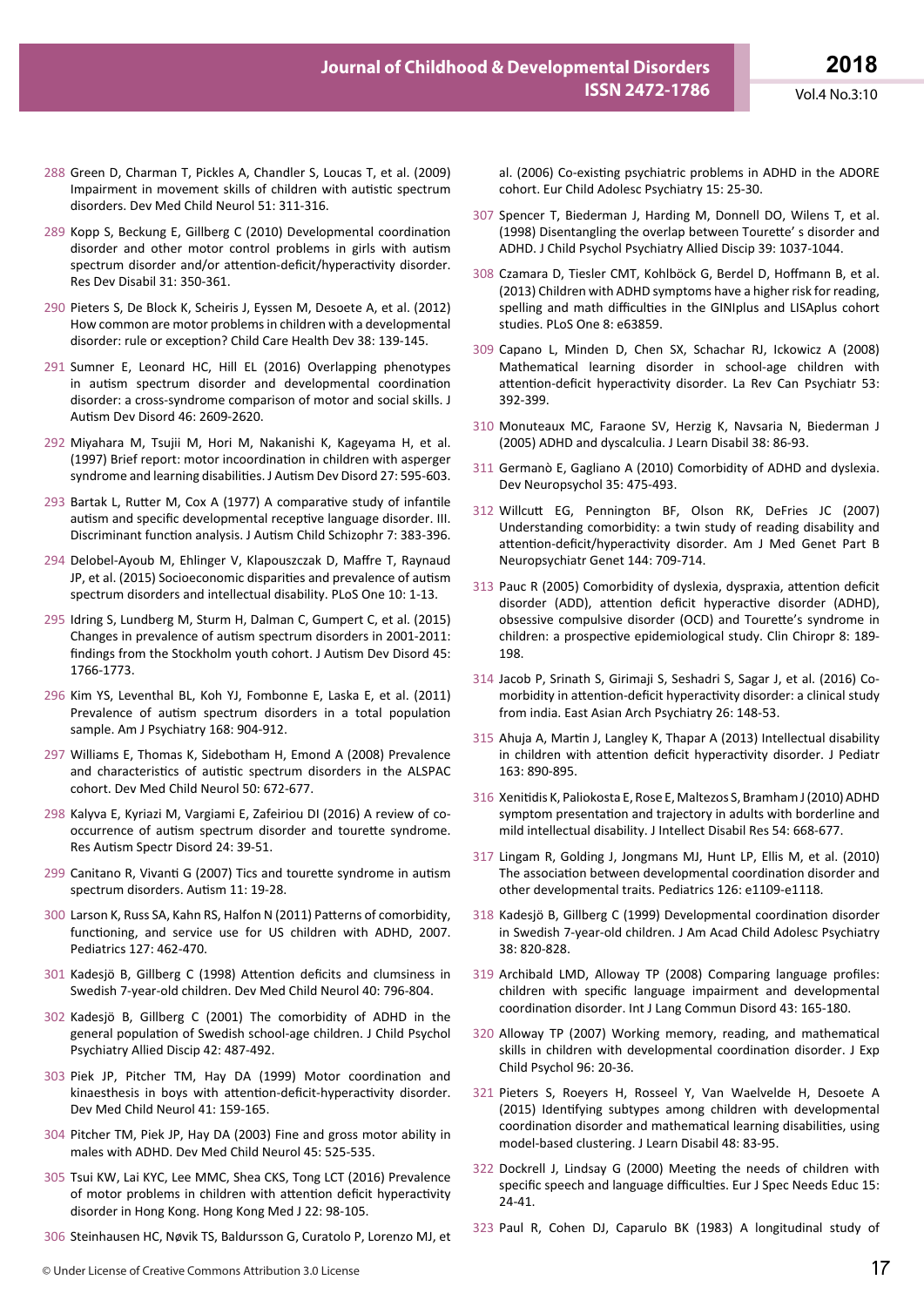patients with severe developmental disorders of language learning. J Am Acad Child Psychiatry 22: 525-534.

- 324 Westerlund M, Bergkvist L, Lagerberg D, Sundelin C (2002) Comorbidity in children with severe developmental language disability. Acta Paediatr 91: 529-534.
- 325 Beitchman JH, Brownlie EB, Inglis A, Wild J, Ferguson B, et al. (1996) Seven-year follow-up of speech/language impaired and control children: psychiatric outcome. J Child Psychol Psychiatry 37: 961- 970.
- 326 Finlay JCS, McPhillips M (2013) Comorbid motor deficits in a clinical sample of children with specific language impairment. Res Dev Disabil 34: 2533-2542.
- 327 Gaines R, Missiuna C (2007) Early identification: are speech/ language-impaired toddlers at increased risk for developmental coordination disorder?. Child Care Health Dev 33: 325-332.
- 328 Hill EL (1998) A dyspraxic deficit in specific language impairment and developmental coordination disorder? evidence from hand and arm movements. Dev Med Child Neurol 40: 388-395.
- 329 Rintala P, Pienimäki K, Ahonen T, Cantell M, Kooistra L (1998) The effects of a psychomotor training programme on motor skill development in children with developmental language disorders. Hum Mov Sci 17: 721-737.
- 330 Visscher C, Houwen S, Scherder EJAA, Moolenaar B, Hartman E (2007) Motor profile of children with developmental speech and language disorders. Pediatrics 120: e158-e163.
- 331 Webster RI, Majnemer, Platt RW, Shevell MI (2005) Motor function at school age in children with a preschool diagnosis of developmental language impairment. J Pediatr 146: 80-85.
- 332 Webster RI, Erdos C, Evans K, Majnemer A, Kehayia E, et al. (2006) The clinical spectrum of developmental language impairment in school-aged children: language, cognitive, and motor findings. Pediatrics 118: e1541-e1549.
- 333 Catts HW, Fey ME, Tomblin JB, Zhang X (2002) A longitudinal investigation of reading outcomes in children with language impairments. J Speech Lang Hear Res 45: 1142.
- 334 Dalby M, Elbro C, Mårbjerg S (2009) Langtidsprognosen for sprogindlæringsvanskeligheder. Ugeskr læger 1: 37-41.
- 335 McArthur GM, Hogben JH, Edwards VT, Heath SM, Mengler ED (2000) On the 'specifics' of specific reading disability and specific language impairment. J Child Psychol Psychiatry 41: 869-874.
- 336 Shalev RS, Manor O, Gross-Tsur V (1997) Neuropsychological aspects of developmental dyscalculia. Math Cogn 3: 105-120.
- 337 Pieters S, Desoete A, Roeyers H, Vanderswalmen R, Van Waelvelde H (2012) Behind mathematical learning disabilities: what about visual perception and motor skills?. Learn Individ Differ 22: 498-504.
- 338 Dirks E, Spyer G, Van Lieshout ECDM, De Sonneville L (2008) Prevalence of combined reading and arithmetic disabilities. J Learn Disabil 41: 460-473.
- 339 Jordan NC, Hanich LB, Kaplan D (2003) A longitudinal study of mathematical competencies in children with specific mathematics difficulties versus children with comorbid mathematics and reading difficulties. Child Dev 74: 834-850.
- 340 Landerl K, Moll K (2010) Comorbidity of learning disorders: prevalence and familial transmission. J Child Psychol Psychiatry Allied Discip 51: 287-294.
- 341 Iversen S, Berg K, Ellertsen B, Tønnessen FE (2005) Motor coordination difficulties in a municipality group and in a clinical sample of poor readers. Dyslexia 11: 217-231.
- 342 David M, Dieterich K, Billette de Villemeur A, Jouk PS, Counillon J, et al. (2014) Prevalence and characteristics of children with mild intellectual disability in a French county. J Intellect Disabil Res 58: 591-602.
- 343 Oeseburg B, Jansen DEMC, Dijkstra GJ, Groothoff JW, Reijneveld SA (2010) Prevalence of chronic diseases in adolescents with intellectual disability. Res Dev Disabil 31: 698-704.
- 344 Lindblad I, Gillberg C, Fernell E (2011) ADHD and other associated developmental problems in children with mild mental retardation. The use of the 'Five-To-Fifteen' questionnaire in a population-based sample. Res Dev Disabil 32: 2805-2809.
- 345 Huisman-van Dijk H, Van De Schoot R, Rijkeboer MM, Mathews CA, Cath DC (2016) The relationship between tics, OC, ADHD and autism symptoms: a cross-disorder symptom analysis in Giles de la Tourette syndrome patients and their family members. Psychiatry Res 237: 138-146.
- 346 Baron-Cohen S, Scahill VL, Izaguirre J, Hornsey H, Robertson MM (1999) The prevalence of Gilles de la Tourette syndrome in children and adolescents with autism: a large scale study. Psychol Med 29: 1151-1159.
- 347 Burd L, Li Q, Kerbeshian J, Klug MG, Freeman RD (2009) Tourette Syndrome and Comorbid Pervasive Developmental Disorders. J Child Neurol 24 : 170-175.
- 348 Ghanizadeh A, Mosallaei S (2009) Psychiatric disorders and behavioral problems in children and adolescents with Tourette syndrome. Brain Dev 31: 15-19.
- 349 Freeman RD, Aabech H, Allaghband-Rad J, Berlin C, Bruun R, et al. (2007) Tic disorders and ADHD: Answers from a world-wide clinical dataset on Tourette syndrome. Eur Child Adolesc Psychiatry 16: 15- 23.
- 350 Kadesjö B, Gillberg C (2000) Tourette's disorder: epidemiology and comorbidity in primary school children. J Am Acad Child Adolesc Psychiatry 39: 548-555.
- 351 Tabori Kraft J, Dalsgaard S, Obel C, Thomsen PH, Henriksen TB, et al. (2012) Prevalence and clinical correlates of tic disorders in a community sample of school-age children. Eur Child Adolesc Psychiatry 21: 5-13.
- 352 Comings DE, Comings BG (1987) A controlled study of Tourette syndrome. I. Attention-deficit disorder, learning disorders, and school problems. Am J Hum Genet 41: 701-741.
- 353 Kano Y, Ohta M, Nagai Y, Scahill L (2010) Association between Tourette syndrome and comorbidities in Japan. Brain Dev 32: 201- 207.
- 354 Comings DE, Comings BG (1984) Tourette's syndrome and attention deficit disorder with hyper activity: are they genetically related?. J Am Acad Child Adolesc Psychiatry 23: 138-146.
- 355 Burd L, Freeman RD, Klug MG, Kerbeshian J (2005) Tourette syndrome and learning disabilities. BMC Pediatr 5: 7-12.
- 356 Butwicka A, Långström N, Larsson H, Lundström S, Serlachius E, et al. (2017) Increased risk for substance use-related problems in autism spectrum disorders: a population-based cohort study. J Autism Dev Disord 47: 80-89.
- 357 Glidden D, Bouman WP, Jones BA (2016) Gender dysphoria and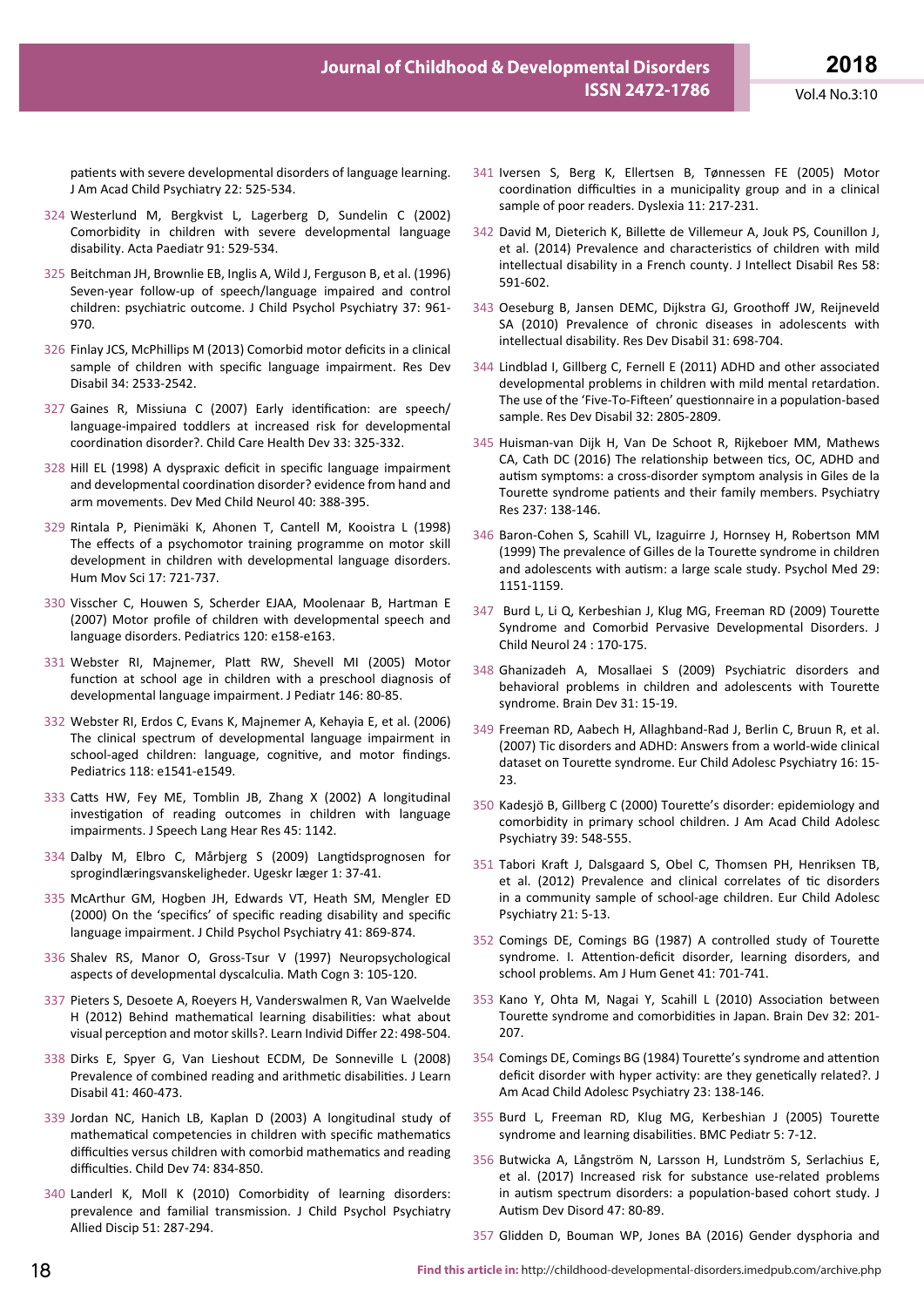autism spectrum disorder : a systematic review of the literature. Sex Med Rev 4: 3-14.

- 358 Marín JL, Rodríguez-Franco MA, Chugani VM, Maganto MM, Villoria ED, et al. (2018) Prevalence of schizophrenia spectrum disorders in average-IQ adults with autism spectrum disorders: a meta-analysis. J Autism Dev Disord 48: 239-250.
- 359 Stahlberg O, Soderstrom H, Rastam M, Gillberg C (2004) Bipolar disorder, schizophrenia, and other psychotic disorders in adults with childhood onset AD/HD and/or autism spectrum disorders. J Neural Transm 111: 891-902.
- 360 Westwood H, Tchanturia K (2017) Autism spectrum disorder in anorexia nervosa: an updated literature review. Curr Psychiatry Rep 19: 41.
- 361 Bolton PF, Carcani-Rathwell I, Hutton J, Goode S, Howlin P, et al. (2011) Epilepsy in autism: Features and correlates. Br J Psychiatry 198: 289-294.
- 362 Wentz E, Björk A, Dahlgren J (2017) Neurodevelopmental disorders are highly over-represented in children with obesity: a crosssectional study. Obesity 25: 178-184.
- 363 Zuckerman KE, Hill AP, Guion K, Voltolina L, Fombonne E (2014) Overweight and obesity: prevalence and correlates in a large clinical sample of children with autism spectrum disorder. J Autism Dev Disord 44: 1708-1719.
- 364 Baeza-Velasco C, Pailhez G, Bulbena A, Baghdadli A (2015) Joint hypermobility and the heritable disorders of connective tissue: clinical and empirical evidence of links with psychiatry. Gen Hosp Psychiatry 37: 24-30.
- 365 Broder-Fingert S, Brazauskas K, Lindgren K, Iannuzzi D, Van Cleave J (2014) Prevalence of overweight and obesity in a large clinical sample of children with autism. Acad Pediatr 14: 408-414.
- 366 Doshi-Velez F, Ge Y, Kohane I (2014) Comorbidity clusters in autism spectrum disorders: an electronic health record time-series analysis. Pediatrics 133: e54-e63.
- 367 Frye RE, Rossignol DA (2016) Identification and treatment of pathophysiological comorbidities of autism spectrum disorder to achieve optimal outcomes. Clin Med Insights Pediatr 10: S38337.
- 368 Giovanardi Rossi P, Posar A, Parmeggiani A (2000) Epilepsy in adolescents and young adults with autistic disorder. Brain Dev 22: 102-106.
- 369 Gurney JG, McPheeters ML, Davis MM (2006) Parental report of health conditions and health care use among children with and without autism. Arch Pediatr Adolesc Med 160: 825-830.
- 370 Konstantareas MM, Homatidis S (1987) Brief report: ear infections in autistic and normal children. J Autism Dev Disord 17: 585-594.
- 371 Rosenhall U, Nordin V, Sandström M, Ahlsén G, Gillberg C (1999) Autism and hearing loss. J Autism Dev Disord 29: 349-357.
- 372 Suren P, Bakken IJ, Aase H, Chin R, Gunnes N, et al. (2012) Autism spectrum disorder, ADHD, epilepsy, and cerebral palsy in Norwegian children. Pediatrics 130: e152-e158.
- 373 Farbstein I, Mansbach-Kleinfeld I, Auerbach JG, Ponizovsky AM, Apter A (2014) The Israel survey of mental health among adolescents: prevalence of attention-deficit/hyperactivity disorder, comorbidity, methylphenidate use, and help-seeking patterns. Isr Med Assoc J 16: 568-573.
- 374 Gillberg C, Gillberg IC, Rasmussen P, Kadesjö B, Söderström H, et

al. (2004) Co-existing disorders in ADHD - Implications for diagnosis and intervention. Eur Child Adolesc Psychiatry 13: 80-93.

- 375 Sprafkin J, Gadow KD, Weiss MD, Schneider J, Nolan EE (2007) Psychiatric comorbidity in ADHD symptom subtypes in clinic and community adults. J Atten Disord 11: 114-124.
- 376 Strang JF, Kenworthy L, Dominska A, Sokoloff J, Kenealy LE, et al. (2014) Increased gender variance in autism spectrum disorders and attention deficit hyperactivity disorder. Arch Sex Behav 43: 1525- 1533.
- 377 Jameson ND, Sheppard BK, Lateef TM, Vande Voort JL, He JP, et al. (2016) Medical comorbidity of attention-deficit/hyperactivity disorder in US adolescents. J Child Neurol 31: 1282-1289.
- 378 Virring A, Lambek R, Thomsen PH, Møller LR, Jennum PJ (2016) Disturbed sleep in attention-deficit hyperactivity disorder (ADHD) is not a question of psychiatric comorbidity or ADHD presentation. J Sleep Res 25: 333-340.
- 379 Lingam R, Jongmans MJ, Ellis M, Hunt LP, Golding J, et al. (2012) Mental health difficulties in children with developmental coordination disorder. Pediatrics 129: e882-e891.
- 380 Adib N, Davies K, Grahame R, Woo P, Murray KJ (2005) Joint hypermobility syndrome in childhood. A not so benign multisystem disorder? Rheumatology 44: 744-750.
- 381 Barnett AL, Wiggs L (2012) Sleep behaviour in children with developmental co-ordination disorder. Child Care Health Dev 38: 403-411.
- 382 Kirby A, Davies R (2007) Developmental coordination disorder and joint hypermobility syndrome - overlapping disorders? Implications for research and clinical practice. Child Care Health Dev 33: 513-519.
- 383 Wiggs L, Sparrowhawk M, Barnett AL (2016) Parent report and actigraphically defined sleep in children with and without developmental coordination disorder; links with fatigue and sleepiness. Front Pediatr 4: 81.
- 384 Clegg J, Hollis C, Mawhood L, Rutter M (2005) Developmental language disorders - a follow-up in later adult life. Cognitive, language and psychosocial outcomes. J Child Psychol Psychiatry Allied Discip 46: 128-149.
- 385 Mouridsen SE, Hauschild KM (2009) A longitudinal study of personality disorders in individuals with and without a history of developmental language disorder. Logoped Phoniatr Vocol 34: 135-41.
- 386 Whitehouse AJO, Watt HJ, Line EA, Bishop DVM (2009) Adult psychosocial outcomes of children with specific language impairment, pragmatic language impairment and autism. Int J Lang Commun Disord 44: 511-528.
- 387 Selassie GRH, Jennische M, Kyllerman M, Viggedal G, Hartelius L (2005) Comorbidity in severe developmental language disorders: neuropediatric and psychological considerations. Acta Paediatr 94: 471-478.
- 388 Cederlöf M, Östberg P, Pettersson E, Anckarsäter H, Gumpert C, et al. (2014) Language and mathematical problems as precursors of psychotic-like experiences and juvenile mania symptoms. Psychol Med 44: 1293-1302.
- 389 Crow TJ, Done DJ, Sacker A (1995) Childhood precursors of psychosis as clues to its evolutionary origins. Eur Arch Psychiatry Clin Neurosci 245: 61-69.
- 390 Willcutt EG, Petrill SA, Wu S, Boada R, DeFries JC, et al. (2013) Comorbidity between reading disability and math disability: